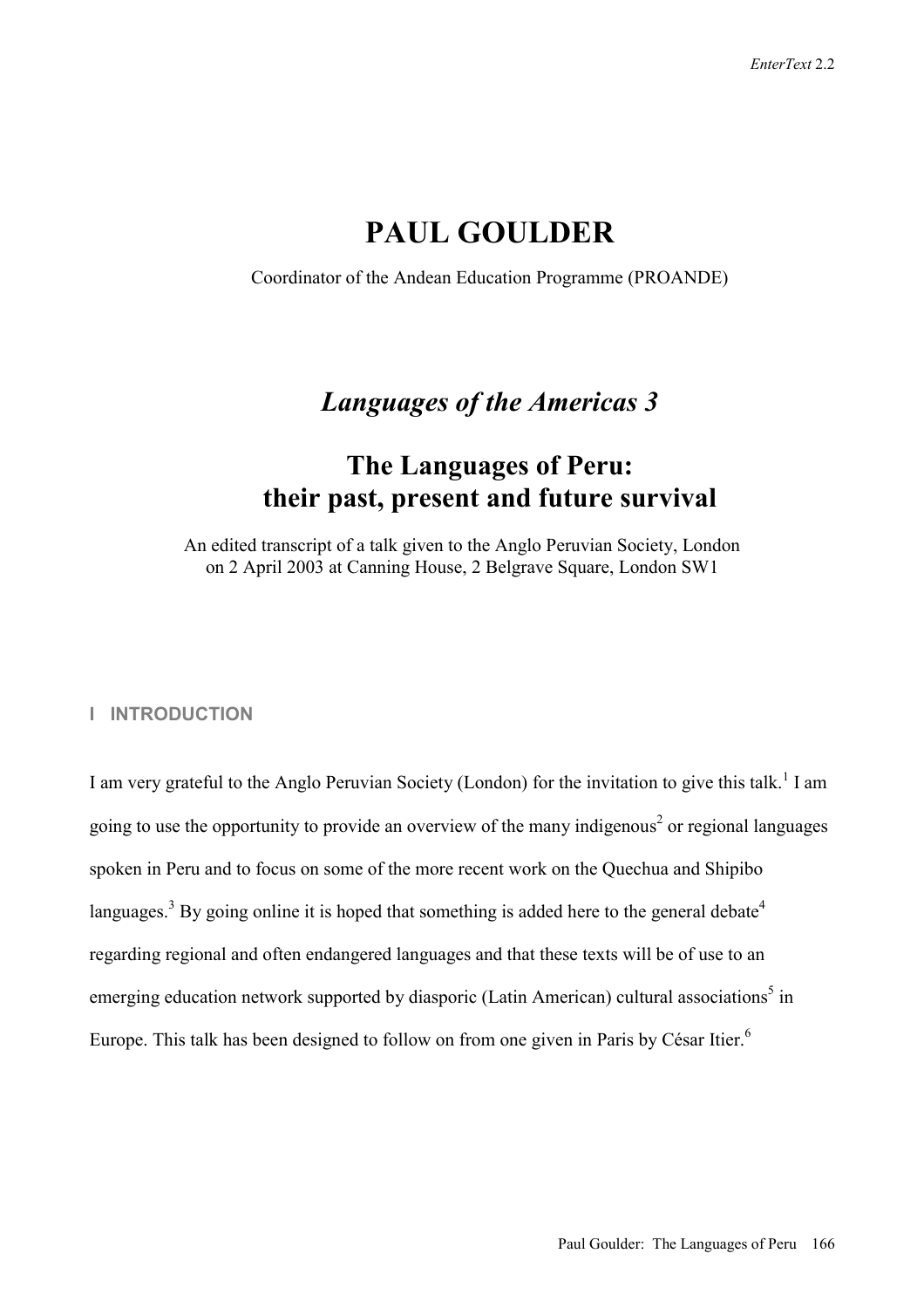# **II LANGUAGES SPOKEN IN PERU**

### **1. Language map of Northern Peru.**



Image i) For the original of this map please consult the Ethnologue website at www.ethnologue.com. Other maps used in the preparation of this talk include the Routledge 1993 Atlas of World Languages and the Atlas of Peruvian Languages by Roger Davinnes.<sup>7</sup> These can be consulted at specialist libraries; e.g. the Musée de l'Homme library, Paris or libraries of the University of London, but are not available online.

A language map of northern Peru presents us with a tapestry of ethno-linguistic groups. The blank or white areas are Spanish-speaking or without recorded population and in the numbered areas many, but not all, of the speakers of other languages are bilingual in Spanish. As neither time nor space permits coverage of all the languages in detail, only the major groupings or families of languages will be dealt with in this section. The Quechua language-family is perhaps the better known<sup>8</sup>. Statistically if you have Peruvian blood, the chances<sup>9</sup> are that you have at least one grandparent or great grandparent that spoke Quechua. And if they didn't, they spoke Aymara (see southern map), or maybe but with less probability, one of the languages from the lowland (Amazonian) areas to the East.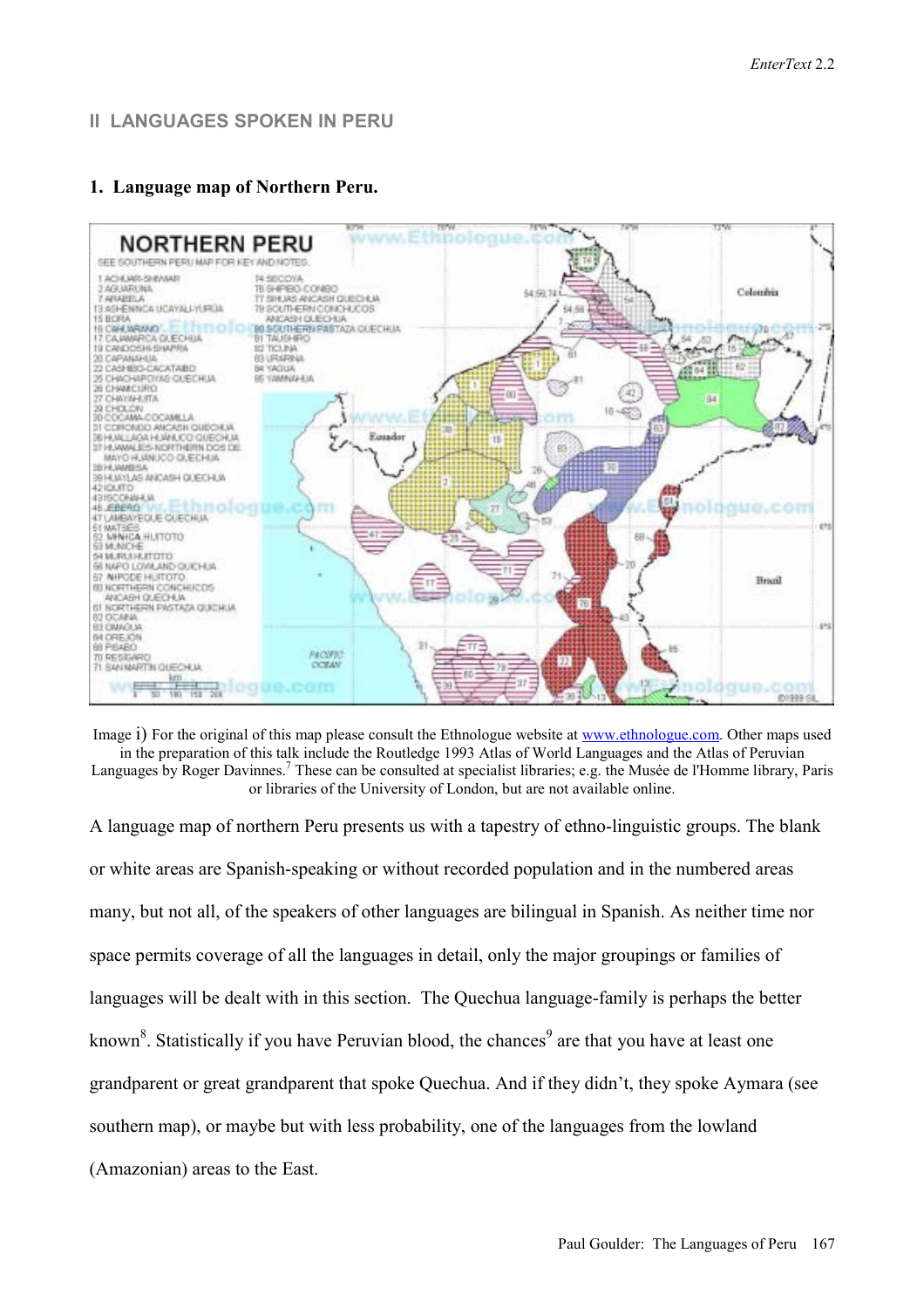The Quechua-speaking areas on this map are clustered into three broad groups: Ancash (north-central highland) Quechua (31, 39, 60, 77, 79 on the map); the Quechua spoken in some of the Amazonian areas (25, 36, 56, 61, 71, 80); and some mixed dialects (17, 47) in the north-western part of Peru. So Quechua somehow seems to have got itself in very different varieties into very different locations and it is a challenge to the linguist to explain how that came to happen.

Along the Ecuadorian border you will find a grouping of languages which is called Jivaroan<sup>10</sup> (1, 2, 19, 38). Panoan (22, 51, 68, 76, 85)—perhaps the most accessible of the eastern groups—is found along the Brazilian border and the Ucayali river. Other notable language families referred to in this northern map include Tupi  $(30, 63)$ , Peba-Yaguan  $(84)$  and Arawakan  $(13)$ .<sup>11</sup> This latter family dominates the southern lowland map, which will be dealt with after putting Peru into an international comparative context. The next section poses the question: is Peru unusual in having so many languages?



#### **2. Peru language diversity compared worldwide**

Image ii). Source: Courrier12 International (March 2003, Paris). Review of 6700 languages worldwide. XXX The number of languages spoken in the country. A dialect 'becomes a separate language' when immediate inter-communication is impossible.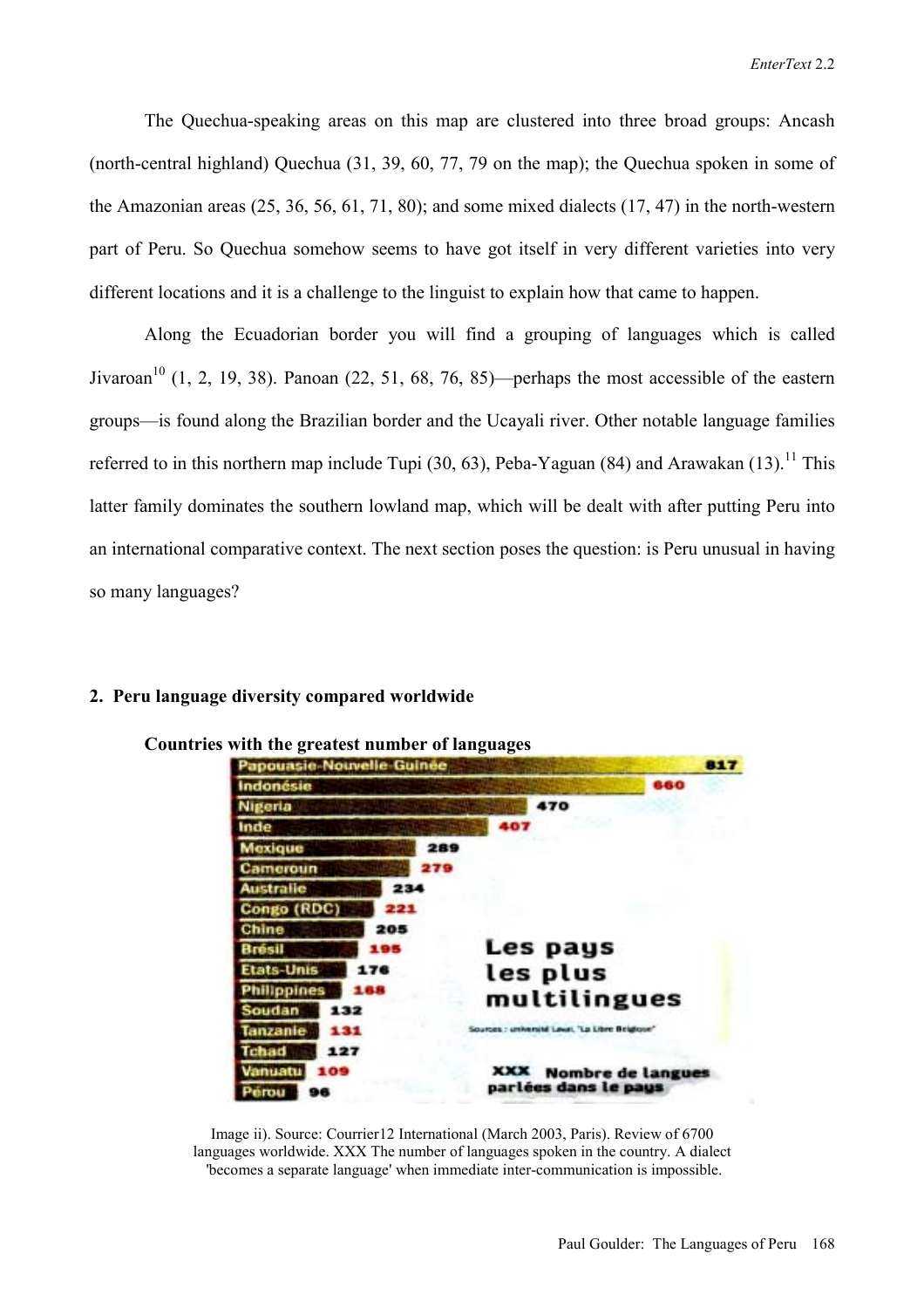Even the strict "lumpers," the linguists who prefer to lump or combine similar languages or language-dialects into one category will agree that there are over sixty languages spoken in Peru. This chart claims ninety-six for Peru. And that makes Peru—for its size—one of the most diverse countries, linguistically, in the world. There are countries in the list, which really are almost subcontinents or continents in themselves like Australia or simply large countries: Mexico and Indonesia for example. Papua-New Guinea has the exceptional number of 817 or thereabouts. Either way Peru comes into, as it were, the big league of linguistically diverse countries. This table comes from a review, written in Paris for *Courrier International* (March 2003), of 6700 languages. And it is "language" that is meant, in the sense that a speaker of one "language" cannot understand someone speaking the "other language." This is perhaps similar to the situation, say, of a Frenchspeaker and a Spanish-speaker. Of course, if they really struggle, they can probably communicate after a week or so. But there is not immediate inter-comprehension between the two parties. And that is really what a linguist means by a separate language. It could be noted, of course, that even very "modern" countries such as the United States have not altogether "rid themselves of their native languages" —176 still there a century after Wounded Knee. On the other hand a Ken Loach film using "native" Glaswegian needed sub-titles in English when shown in the US.

We are particularly aware as English speakers of the worldwide variety of accents and dialects in the language, which—unless you find yourself in the backstreets of Kingston, Jamaica or the backwoods of Tennessee or Texas—are still mutually comprehensible and not in many instances so extreme that they have become separate languages. Some linguists suggest that this differentiation may well happen; to the extent that—as in the case of "educated" Arabic— "English" speakers may in the future be learning "international" or even "classical" English. We are also aware of course that English has much in common with other languages, for example French, German and Spanish, less so with Persian and Sanskrit. But they share, to a greater or lesser extent, some of the common characteristics of their language-family, which in this case is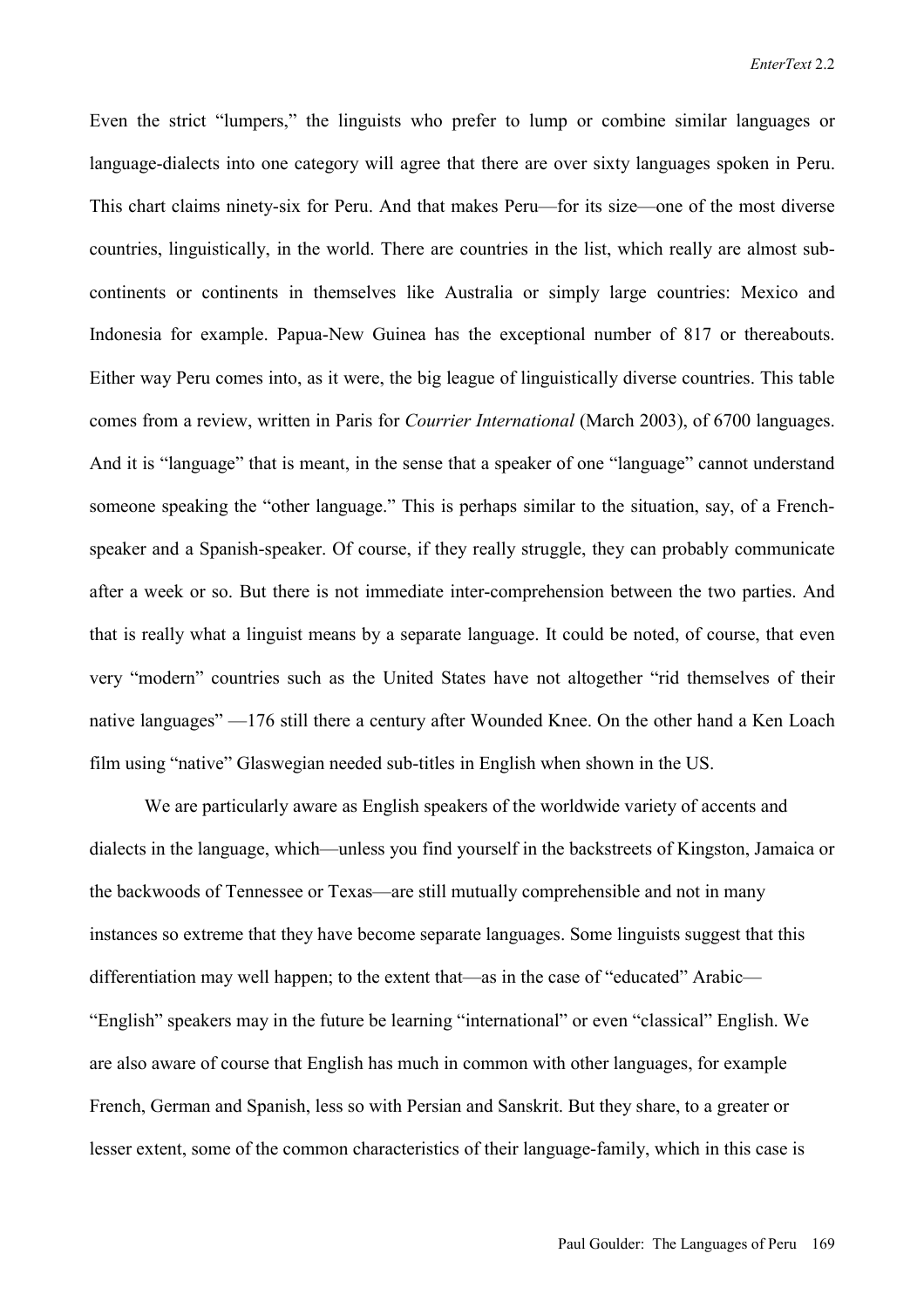Indo-European. It was, in fact, the observation<sup>13</sup> that Sanskrit had some likenesses to English that triggered, in the eighteenth century, the debate about language families in which we are still *embrouillé*.<sup>14</sup> The arguments over dialect and language continue to plague the definitions in these maps and charts. And for the inhabitants of Peru the issue is much more than academic. The demarcation on a map may well be used as evidence of territory to which an ethno-linguistic group has rights.



#### **3. Southern map of Peru's languages**

Image iii). As with the map of northern Peru, the original may be consulted at the www.ethnologue.com site. There is broad agreement between this and the other maps mentioned above. Variations in spelling and in the names that anthropologists and linguists use for particular ethno-linguistic groups are also dealt with at the ethnologue website (see references to specific languages http://www.ethnologue.com/site\_search.asp ). For general maps of Peru consult the *CartografÌa Nacional* http://www.inei.gob.pe .

In the south of Peru Quechua type II comprises the *runasimi*<sup>15</sup> of Cuzco (33), Puno (69), Apurimac  $(6)$ , Ayacucho (14), Arequipa-La Unión (8). Yauyos Quechua and Jaqaru could perhaps be seen as a missing link between the Quechua of the north-central highlands of Peru (Quechua I) and the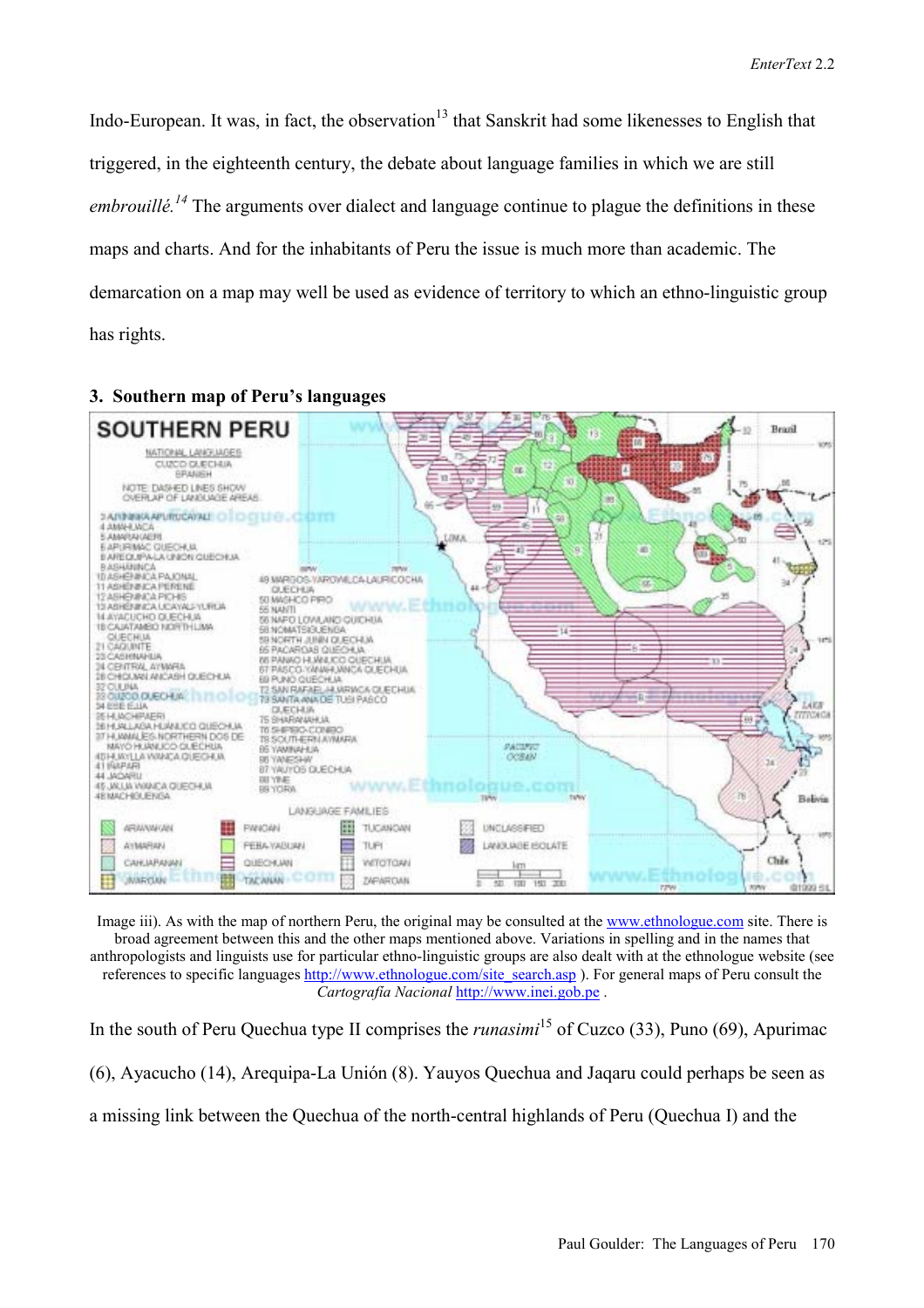Quechua II which stretches right down to the Aymara region in the South and beyond in Bolivia and Argentina.<sup>16</sup> Jaqaru is related to central (24) and southern (78) Aymara.<sup>17</sup>

 The Arawakan group of languages (3, 5, 9, 10, 11, 12, 13, 21, 35, 48, 50, 58, 86, 88) was first encountered on the northern map. The family or the individual language is sometimes loosely referred to as *campa* in the Lima press. This term perhaps is now politically incorrect in a country of multiple diglossias.<sup>18</sup> In the London lecture it was questioned as to whether all these varieties of the Arawakan family were indeed separate languages. Kaufman (World Atlas of Languages, Routledge) for example would take a slightly more aggregative—lumping—view. Nevertheless people from the groups do find inter-comprehension difficult and a local bi-lingualism often develops as contact occurs.

In Southern Peru members of the Pano language family can be found in: the tri-state area, north of the Madre de Dios river, where Peru, Bolivia and Brazil meet (75, 85); the area where the Purus river flows out of Peru into Brazil and later on into the Amazon (23, 75); and in the Ucayali basin (76 and northern map). This latter language (Shipibo-Konibo<sup>19</sup> - 76) will be dealt with below and will be the subject of another meeting<sup>20</sup> of the *Centre Cultural Peruvien (CECUPE)* in Paris.

#### **4. The languages of Peru around the globe**

Across the world, to widen the theme just slightly, Peru has been exporting its languages quite vigorously in the last few decades. Of course wherever there are Peruvians in the world there are Peruvian languages, not just Spanish and, statistically, Quechua, but also representatives of many if an intensive search were made—of the major languages of the  $\frac{selva^{21}}{2}$  region of Peru.

You could add to that map—there is not a circle for it—Japan: more recently in the last decade or so there has been quite a vigorous Peruvian community in Japan. Also before the recent crisis a large number of Peruvians, who were finding it difficult perhaps to gain entry to the United States or Europe, had opted instead for Chile, Argentina and neighbouring countries. That is not marked on the map, either.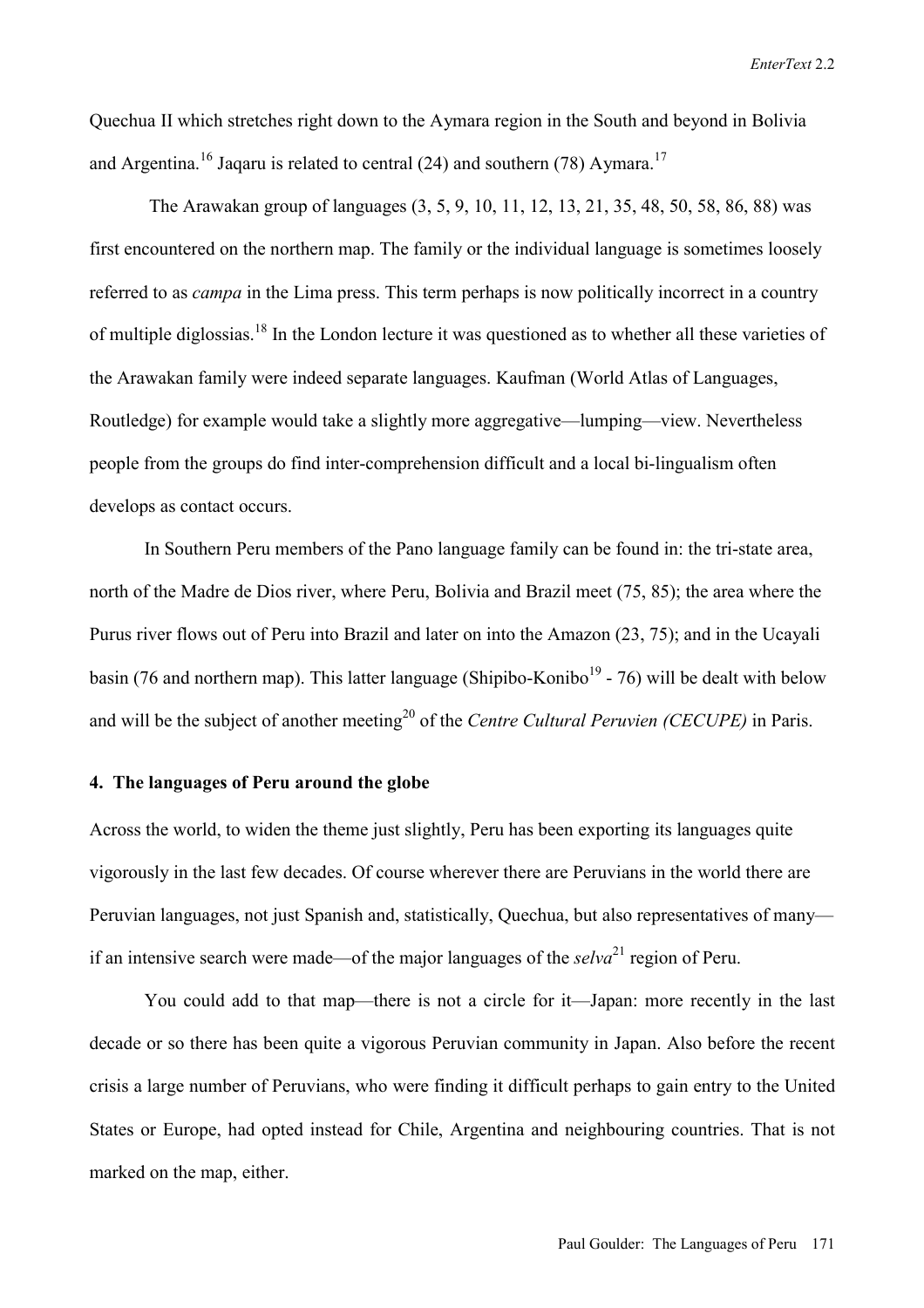# PERUVIAN LANGUAGES WORLDWIDE



Image iv)

### **5. Language survival**

Language shift is occasioned, in part, by the process of urban and international migration. A contemporary threat to the survival of lesser-used languages in Peru is the spreading acquisition of English. Both at the secondary and university level the study of English is generally preferred<sup>22</sup> to the gaining of literacy in a regional parental language. An experimental workshop held in Cuzco in 2002 developed an English language course which also prioritised the reinforcement of local parental language, in this case Quechua. The workshop created learning materials focusing on a story (Historia de Luisa). The Quechua version is by Janet Vengoa and read by Claudio Oroz. The next section recounts that story, so that Quechua may be listened to (within this document) and the orthography<sup>23</sup> viewed in the subtitling.<sup>24</sup> If the conclusions of the workshop can be generalised, there are profound implications regarding the way English as a Foreign Language should be taught<sup>25</sup> in countries or areas with regional or indigenous languages. In particular the methods and texts used by the North American cultural institutes (and language schools supported by the British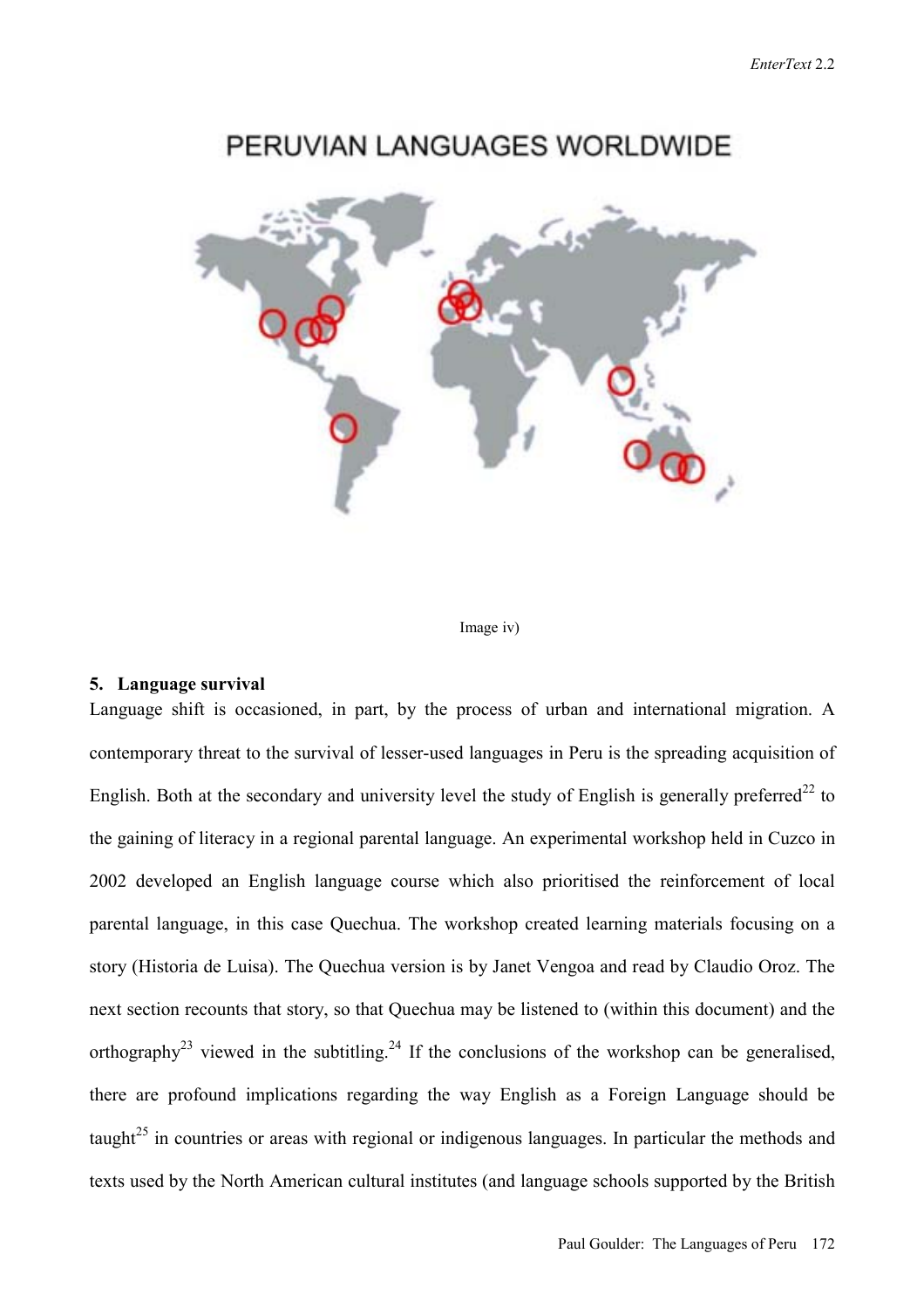Council) in Latin America and the language media sold by multi-national publishing companies would need to be revamped.

### **III LISTENING TO QUECHUA**

# **The sound of Quechua: a story of migration,** *Historia de Luisa.* **The text is in the Cuzco-Qollao dialect of Quechua.**

I think it is time for us to listen to Quechua. The recording is of a short story, which we were using to develop a new approach to education for Quechua speakers or for speakers of any language which is not the national language, in this case Spanish. The idea is to get Quechua-speaking students to be able to jump straight from Quechua to English or for that matter to other subjects, for example *informática*. We have been talking about migration and this story happens to be on the theme, in part, of emigration from Peru. It is the fictional story of a girl and her sister who were born in Cuzco just at the end of the viceroyalty (colonial period), and who travelled to England and France and met on the way Flora Tristan and Emily Bronte. The story is based around historical characters and the socio-economic background is also built on historical evidence. It is set in the post-independence period when the economic output of the Cuzco and adjacent highlands came to be purchased by new European merchants. Two mills in Bradford took the bulk of the alpaca wool. One, the Titus Salt Mill at Saltaire grew into the largest operation of its kind in the world in the nineteenth century. Today the mill, now the Hockney art museum, still carries stone alpaca on its roofline.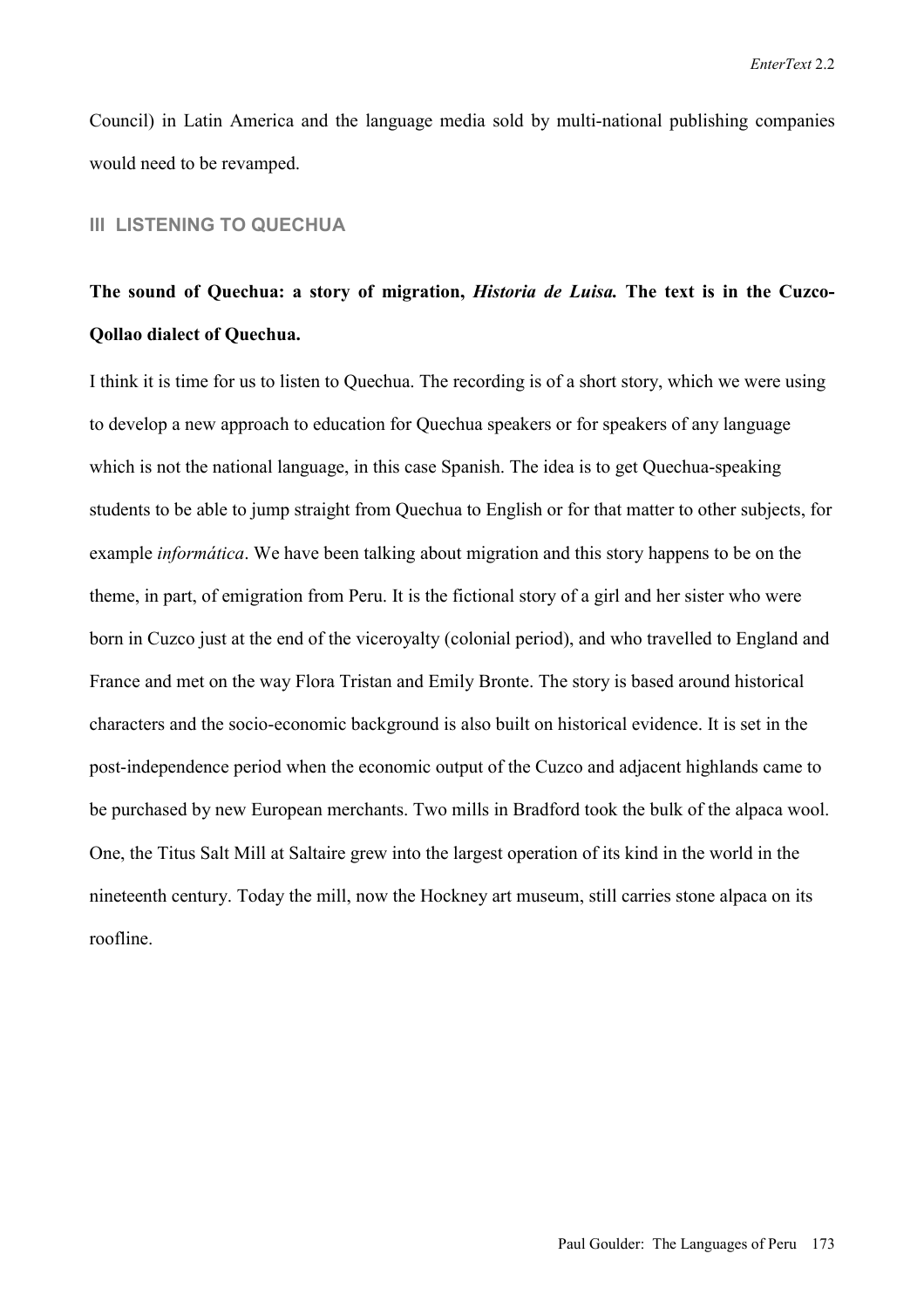Lusian Qosqo llaqtapi paqarirqan waranqa pusaqpachaq chunka pisqayoq watapi. Marques Valle Umbrosoq wasimpi. [Luisa is born in Qosqo in](http://www.brunel.ac.uk/faculty/arts/EnterText/2_2_pdfs/goulder/ATT457137.htm)  [1815](http://www.brunel.ac.uk/faculty/arts/EnterText/2_2_pdfs/goulder/ATT457137.htm) [in the house of the Marquis of Valle Umbroso.](http://www.brunel.ac.uk/faculty/arts/EnterText/2_2_pdfs/goulder/ATT457138.htm)

Ancha khuyakusqan turachantan wañuchipurqanku batalla Ayacuchopi. She loses a dear brother in the Battle of Ayacucho.



Luisaqa ancha yuyaysapa arte kamarisqanpi. [Yuyaychakusqantantaq sapa p'unchaw "diario"](http://www.brunel.ac.uk/faculty/arts/EnterText/2_2_pdfs/goulder/ATT457140.htm)  nisqapi qhillqan. Luisa is very talented at art and likes to write  $[down^{26}]$  her thoughts in a diary.

Waranqa pusaq pachaq kinsa chunka kinsayoq [watapi Qosqopitiyaq huq millma qhatoq runawan](http://www.brunel.ac.uk/faculty/arts/EnterText/2_2_pdfs/goulder/ATT457141.htm)  kasara kurqan. In 1833 she marries a European wool merchant, who is a resident of Cuzco. Kasaquskan qhipataqa Luisaqa llank'akullarqan yachasqan artipi. After her marriage, she continues sketching, painting and writing.



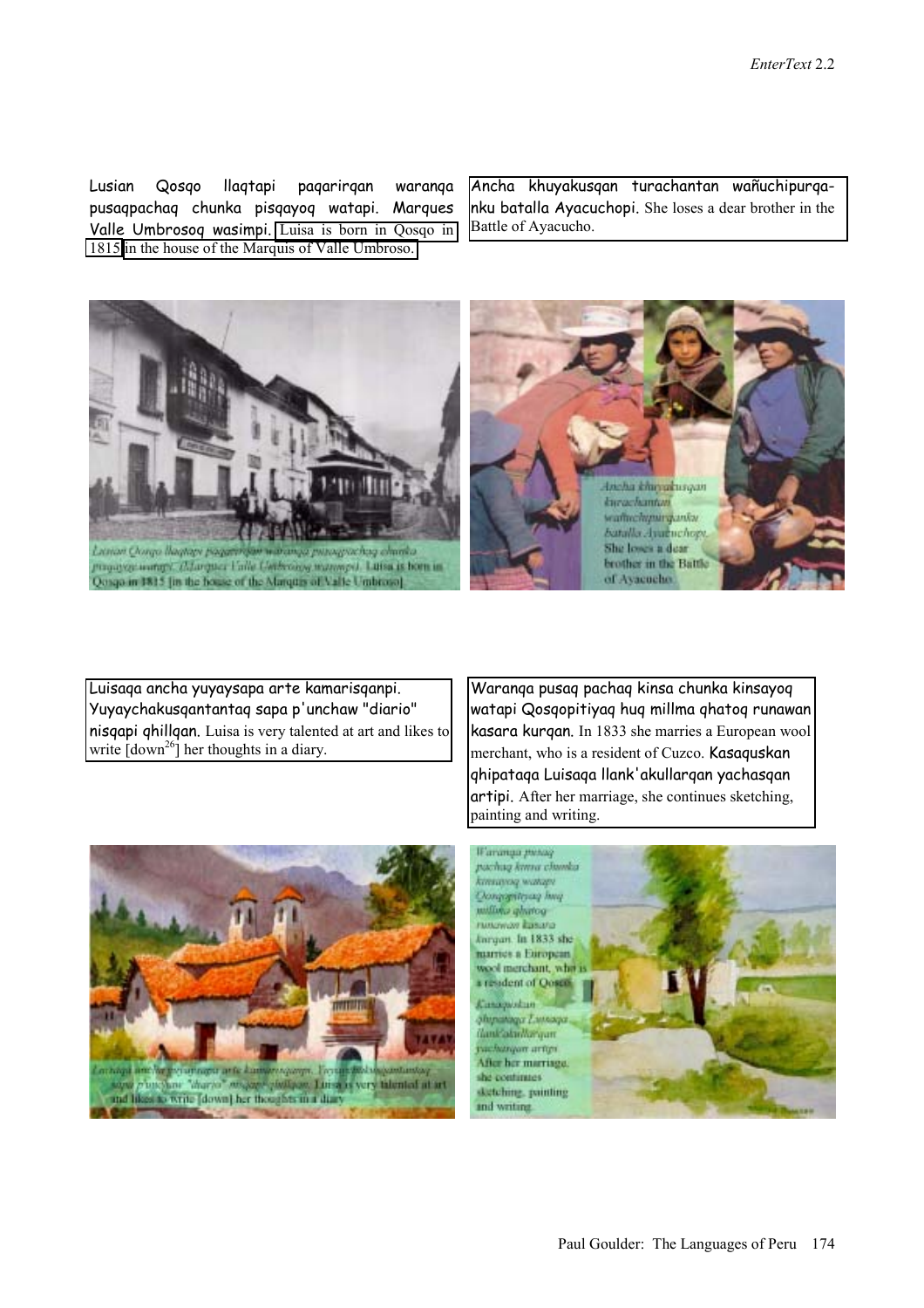[Waranqa pusaq pachaq kinsa chunka tawayoq](http://www.brunel.ac.uk/faculty/arts/EnterText/2_2_pdfs/goulder/ATT457142.htm)  watapi ñananwan qosanwan kuska Europata rirqanku. In 1834 she travelled with her husband and sister to Europe. Sumaqta pararqanku Arequipanta Islayninta Liverpoolnintaima purispa. Via Arequipa, Islay and Liverpool.

[Payqa anchata munarqanpayhina artista escritor](http://www.brunel.ac.uk/faculty/arts/EnterText/2_2_pdfs/goulder/ATT457143.htm)  masinkunawan tupayta. She is always eager to meet other artists and writers.

Hinan Arequipa llaqtapi Flora Tristanwan riqsinakurqan . . . . . In Arequipa she knows [gets to know] Flora Tristan . . . .



. . . . hinallataq chaymantaqa Emily Brontewanpas riqsinakurqan Inglaterra llaqtapi. Parqa Cumbres

#### Borrascosas qhellqaqnin karqan.

... and some years later in England, she gets to know Emily Brontë, the author of "Wuthering Heights".

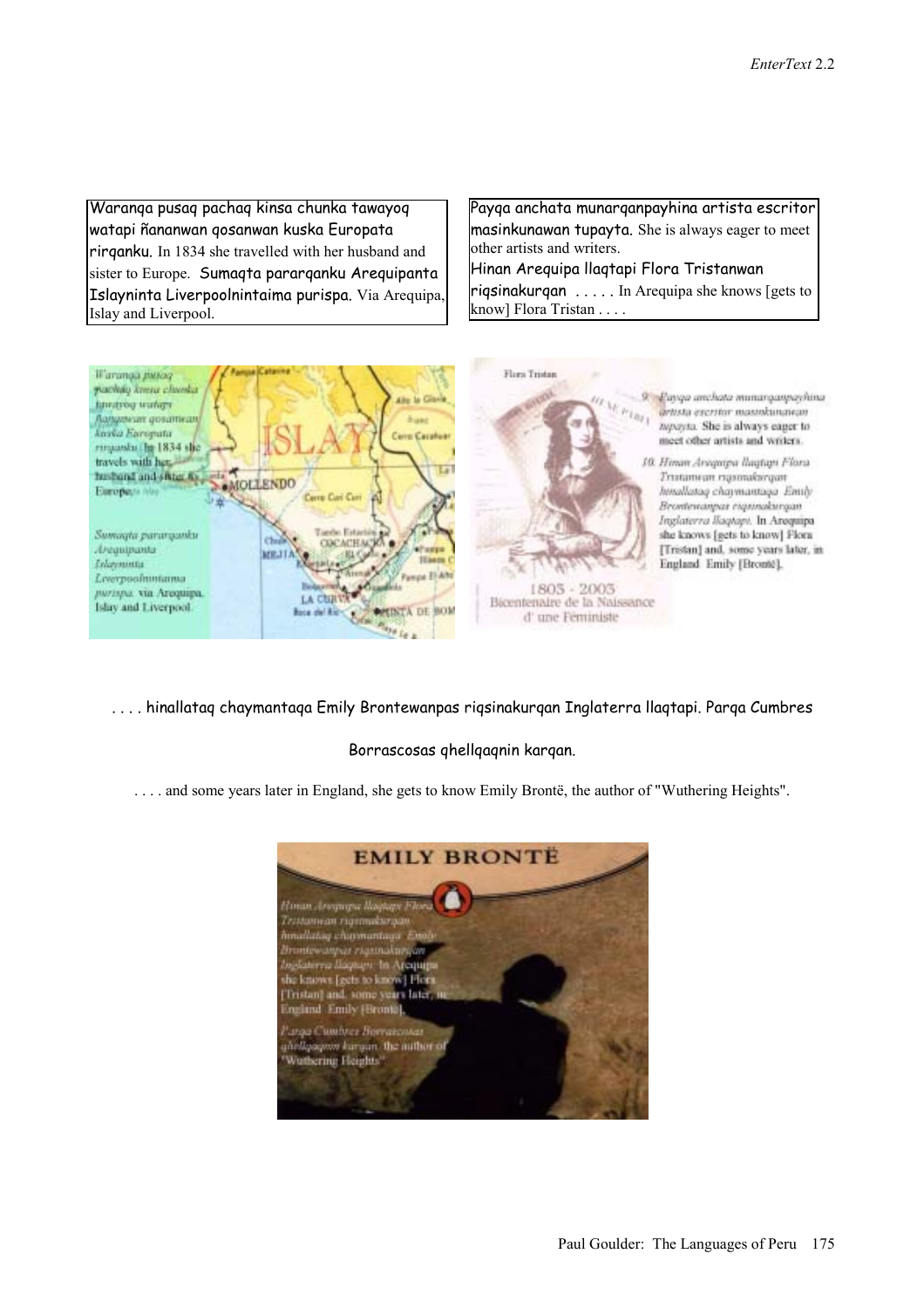U

The next section goes on to deal with the estimates of the numbers speaking the various regional languages and with their historical evolution.

# **IV SPREAD OF VARIOUS LANGUAGES**

### **6. The numbers of speakers**

| 3. The "suffix" languages                                                  | Language or language<br>family | <b>Speakers</b> |
|----------------------------------------------------------------------------|--------------------------------|-----------------|
| This section deals with languages or                                       | Quechua (29)                   | 4178700         |
| language families that are constructed                                     | Aimara (2)                     | 420000          |
| by adding on (agglutinative) suffixes.                                     | Ashaninca (Arawak-M)           | 65235           |
| For example "from the town of Cusco"                                       | Aguaruna (Jivaro-K.)           | 35000           |
| in Quechua is "Qosco-llaqta-manta                                          | Shipibo-Conibo (Pano)          | 30000           |
| (Cusco-town-from)". The native-                                            | Ticuna (Juri-Tikuna)           | 24000           |
| American languages share this feature                                      | Chayahuita (Jivaro-K.)         | 10000           |
| in common with Japanese and some                                           | Amuesha (Arawak-M)             | 9000            |
| other Asian languages. Quechua itself is Huambisa (Jivaro-K.)              |                                | 6000            |
| perhaps better described as a language                                     | Machiguenga (Arawak)           | 6000            |
| family comprising as many as 29                                            | 5000-1000 (14)                 | 37500           |
| members in Peru alone. Many however                                        | 1000-100 (14)                  | 4105            |
| are intelligible* one to another except                                    | Less than $100(12)$            | 120             |
| for the Quechua (I) of Northern Peru                                       |                                | 4825660         |
| which differs significantly from the                                       | Japonés & others               | 250000          |
| Quechua (II) of Ecuador, Southern<br>Peru, Bolivia and Northern Argentina. |                                | 5075660         |

#### Image v).

The table shows the language-family in brackets. An example, nearer to hand, of a language family or grouping is the Romance family of languages (Spanish, Italian, French, Romanian, etc.). Quechua really is such a grouping or family of languages. Most linguists would say there are over 25, perhaps 29, different "varieties" of Quechua (see later table for detail) and some would even say they are different languages. But certainly all would agree there are at least two different languages: Quechua I and Quechua II. Aymara also has varieties, just two or perhaps three, but is, in the main, regarded as one language. It can be seen that between them, Quechua and Aymara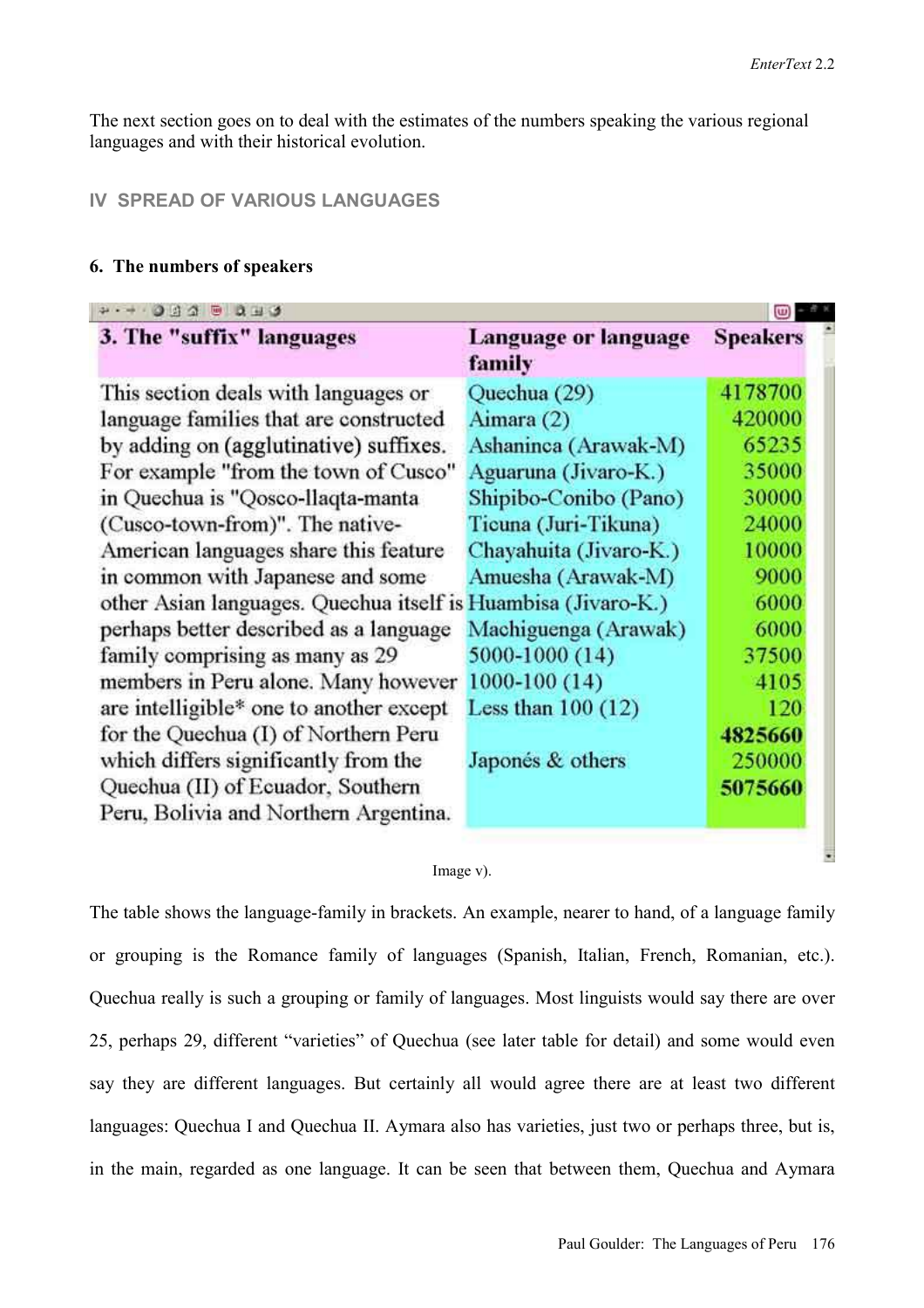count for the bulk of the five-odd million regional language speakers that we have altogether. There may be as many as 11 million speakers of Quechua, if the 4 million, just in Peru, is added to the numbers in Bolivia, Ecuador, Argentina and Colombia. There are 420,000 speakers of Aymara (in Peru). And then we come to the lowland, Amazonian languages. The Shipibo-Conibo group has about 30,000 speakers. These are not listed by family but by language (on the other hand Quechua and Aymara are families) so the numbers are not strictly comparable. Ashaninca is perhaps the nearest eastern lowland language to Lima, and is part of the Arawakan grouping of languages. Shipibo-Conibo, belonging to the Pano family is perhaps the best-known lowland language to the outsider, perhaps because Pucallpa, which is at their centre, is the most accessible point on the Amazon side of Peru. There are a good number of languages, which have been lumped together at the bottom of the table. Incidentally because I was looking at agglutinative languages, which are those that really form their structure and their grammar by adding on suffixes, I have included Japanese (a language of Peru if not a Peruvian language) and varieties of Chinese. There are 120,000 Japanese speakers in Peru according to the figures available and 100,000 speakers of the Chinese languages. "A few for luck" have been added (other agglutinatve language-speakers not listed) to round up the figures to  $250,000$ . As an example of agglutination, in Quechua "From the town of Cuzco<sup>"</sup> is *Cuzco(Qosqo)llaqtamanta*: you add *llaqta* (town) to Cuzco; then you add *manta* (from) to *Cuzco(Qosqo)llaqta*; you construct it with *manta* as a suffix. To clarify a point sometimes raised, a Latin or German declension is not of the same order as the agglutinating suffixes of Quechua (or Japanese for that matter). The "pure suffix" languages enjoy suffixes that do not change or mutate, no matter the form of the word stem or how far they are located from that stem, or to what extent they are surrounded by other suffixes. And Quechua is pretty pure in that sense. Of course to the learner of Quechua, because the accentuation is almost invariably on the penultimate syllable, the sound of the word changes (to the extent it can seem a different word): *Arequipa* > *Arequi-pápi* (to Arequipa) > *Arequipallag-tápi* (to the town/city of Arequipa).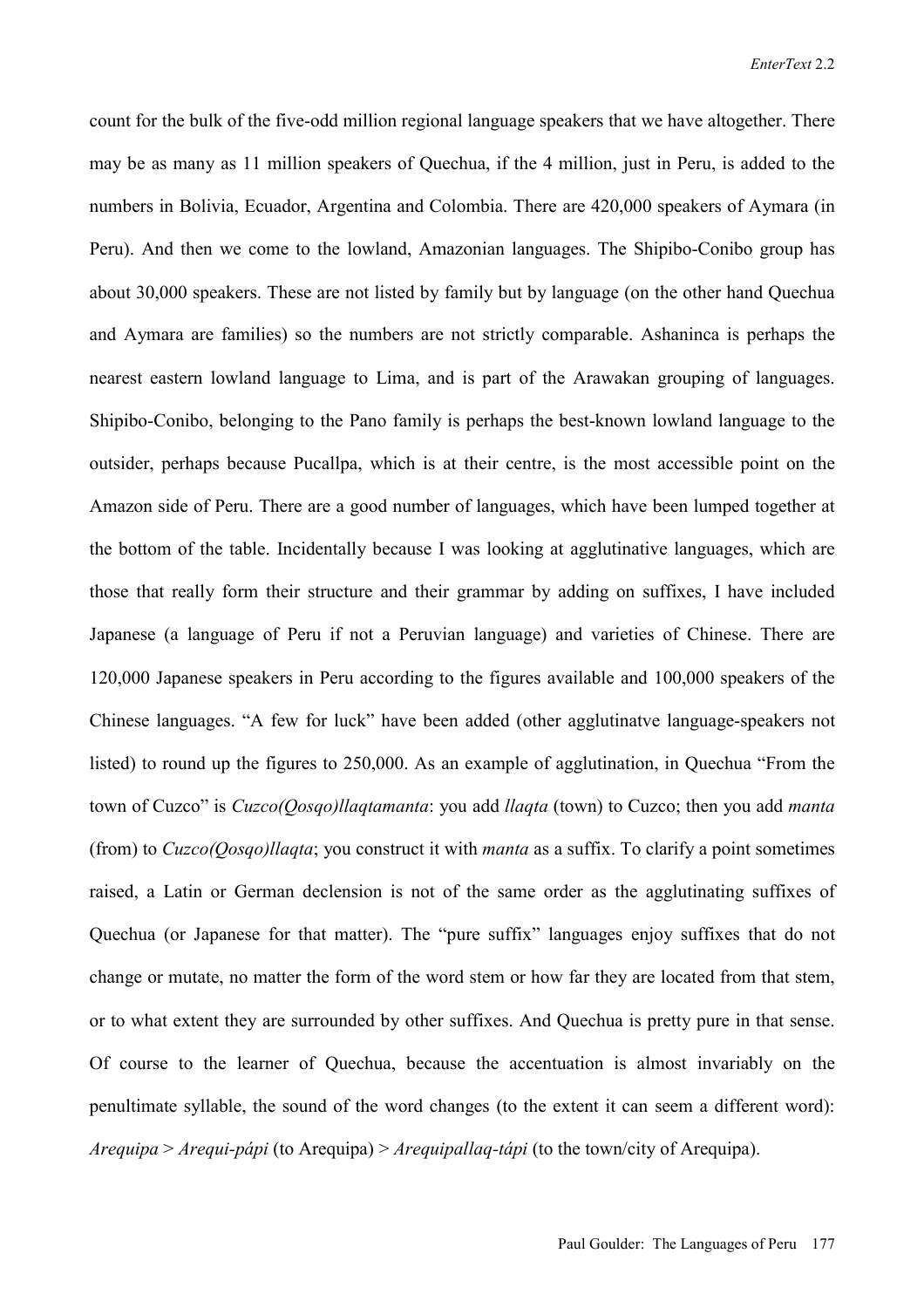### **7. Linking the spread of languages to archaeological horizons and empires.**

How can we get a mental handle on all these languages and where they came from? Let us just think for the moment how languages "happen to arrive at our doorstep," as it were. I think we are only too well aware with the expansion of English, even within our own lifetime, or with Spanish or the Latin of the Romans and that it may have something to do with empires: cultural empires, trading empires, even religious empires. Just take the theme of empire or hegemony alone and look down the left column of this table.

|                                                                      | <b>Hegemony Language /family</b> | Main<br>disseminatio                   | <b>Comment</b>                                                                                               |
|----------------------------------------------------------------------|----------------------------------|----------------------------------------|--------------------------------------------------------------------------------------------------------------|
| Chavin -<br>Pachacamac<br>- Chincha - Quechua<br>$Inca -$<br>Spanish |                                  | $500 B.C. -$<br>1940's A.D.<br>(today) | 9 lives! 9 golden periods!                                                                                   |
| Pukara to<br>1780                                                    | Pukina                           | 600 B.C. - 100 Wari Also in            | Seminal to Tiwanaku and<br>A.D. (c.1750) Jesuit /Franciscan missions<br>(See Churajon)                       |
| Nazca -<br>Wari                                                      | Aymara                           | $400 - 900$<br>A.D. (today)            | In some ways now stronger<br>than Quechua, not in numbers<br>but sense of unity, circuits of<br>capital etc. |
| Moche                                                                | Mochica                          | $0 - 600$ A.D.                         | Last speaker 1940's                                                                                          |
| Tiwanaku                                                             | Uruquilla                        | (today)                                | 400 - 600 A.D Still spoken in Chipaya,<br>Bolivia                                                            |
| Shipibo-<br>Conibo                                                   | (Pano)                           | N.A.                                   | Up and downstream from<br>Pucallpa                                                                           |

Image vi)

And let us just examine Quechua for a moment. There are arguments for tracing Quechua back to the Chavin "expansion"—it wasn't quite an empire but a cultural expansion. And we can do that through perhaps Pachacamac, through Chincha and the Inca Empire, and not least through to the Spanish, who in fact significantly expanded the Quechua linguistic map of Peru. And so we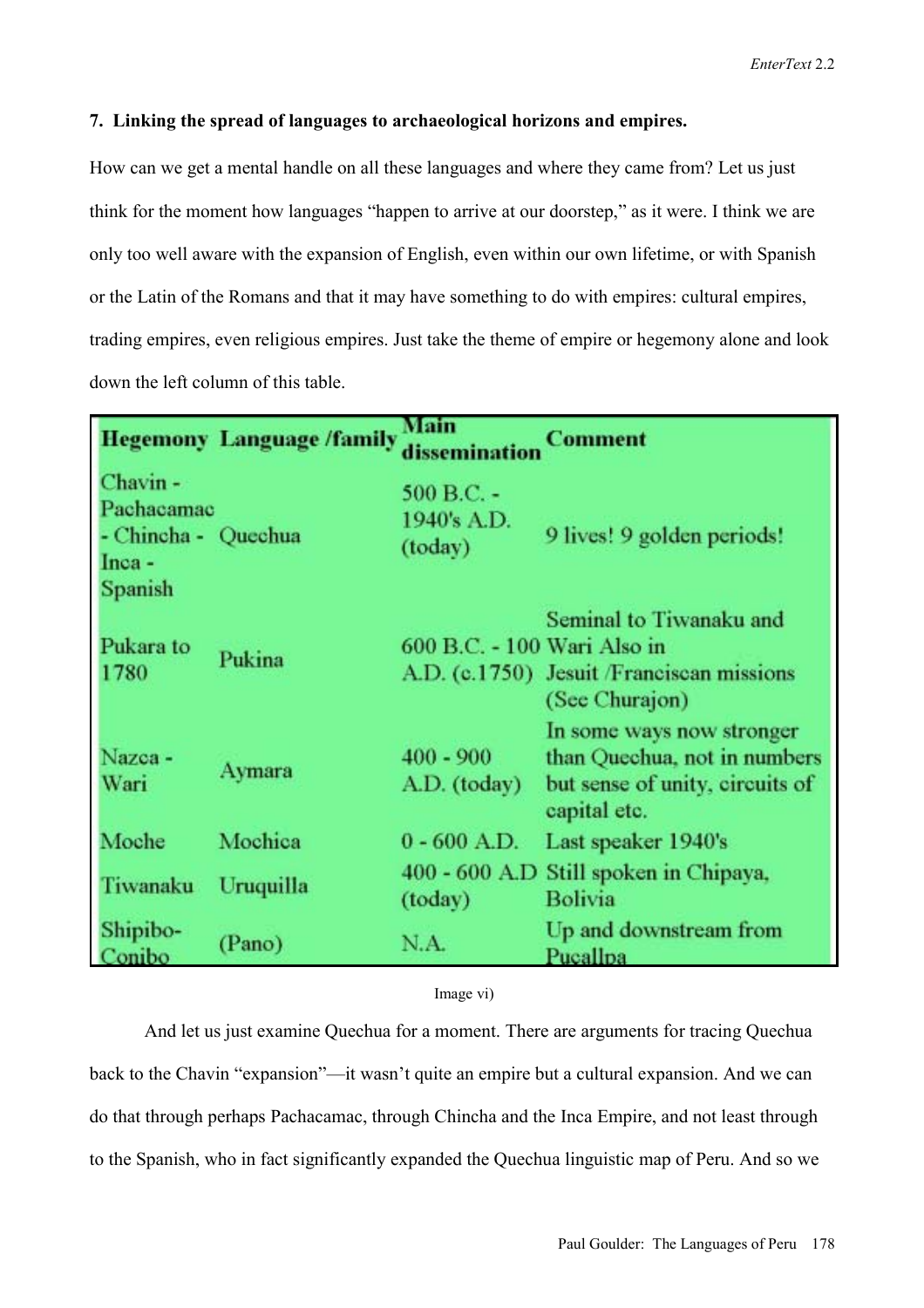have that amazing story of the evolution and spread of a language going right back perhaps to 1000 B.C., to the early stages of the Chavin.<sup>27</sup> More recently high rural birth rates have more than compensated for the loss of speakers as they migrate to cities and abroad. Quechua, it is thought, has reached its peak—in terms of numbers of speakers—round about today. And in that sense we can talk of the history of Quechua having had nine lives, or at least several golden periods and of survival against the odds.

#### *Pukina*

Pukina perhaps is not a language known to everybody. After all it is supposed to have died out<sup>28</sup> in the 1780s (another dating is the 1910s), although there is some evidence of one group of Pukinaspeakers in Bolivia. Although we are uncertain about the origin of Puquina today, both Cerrón Palomino and Alfredo Torero—internationally recognised linguists—link Pukina to the vehicular or imperial language of the Pukara 'empire.' It was a very important language in the whole of that area<sup>29</sup> up from Arequipa to Pukara itself. Pukina was used by the Jesuit mission in Churajon, which is only now being excavated by the Catolica University in Arequipa. It is also probable that Pukara was a seminal influence on Tiawanaku and Wari as well. The longstanding confusion between Puquina and Uru is clarified by Pieter Muysken:<sup>30</sup>

In some colonial sources mention is made of the Puquina living along the shores of Lake Titicaca. The Puquina language is now extinct, but it was once important enough to receive the status of *lengua general* (general language), along with Quechua and Aymara, in the early years of the Spanish occupation. Puquina has been tentatively classified as Arawakan. Since they were spoken in roughly the same area, Uru and Puquina have been subsequently confused as being the same language. This mistaken assumption was reinforced by Créqui-Montford and Rivet (1925 $-27$ ), and since then many publications and museum displays link Uru to Puquina and the Arawakan language family. However, linguistically, this link is unmotivated. The grammar of the Uru languages does not resemble that of Arawakan. There is no trace of this in the Uru languages. Furthermore, what we know of the Puquina lexicon is completely unlike that of the Uru languages.

### *Aymara*

The two great specialists, Torero and Cerrón, agree that Aymara<sup>31</sup> was probably (perhaps almost certainly) spread by the Wari empire and was the imperial language, the *lingua franca*, of Wari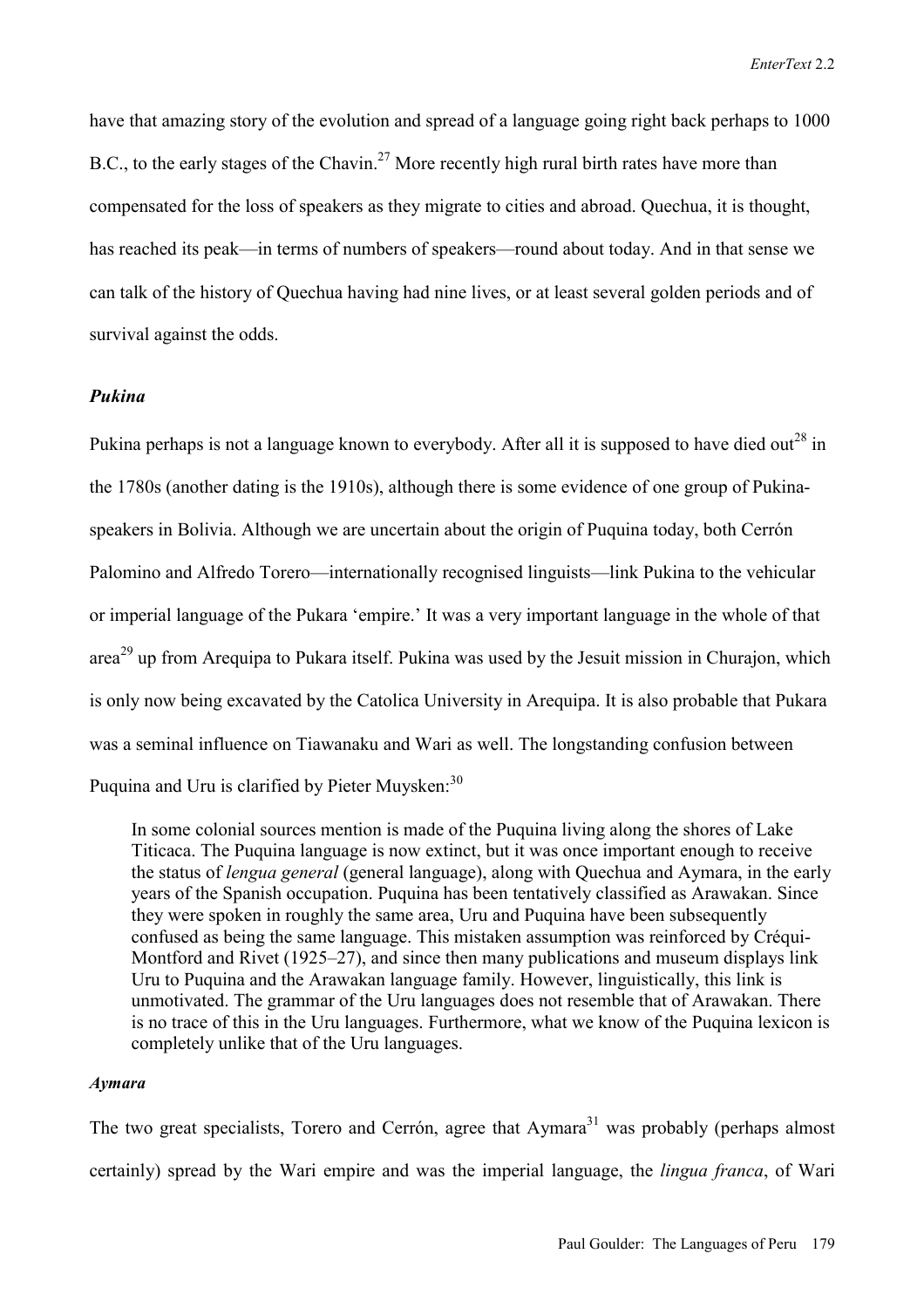(Huari), and that the Wari themselves obtained or adopted this early form of Aymara from Nasca itself. This theory could always be invalidated if new archaeological finds are made, especially if they indicate the existence, however unlikely, of another horizon or another empire. Little is certain in linguistics when looking at these early periods. But that seems to be the current opinion.<sup>32</sup>

### *Mochica*

A language which we know quite a lot about although it today is extinct—the last speaker died about 1920 (perhaps 1940)—is Mochica.<sup>33</sup> It is tempting to link the "focus of expansion" of the Mochica language with that great period of cultural and economic development<sup>34</sup> on the north coast also termed Mochica (after a name used locally at the time of contact) or Moche<sup>35</sup> (after the placename just outside Trujillo on the north Pacific coast).

#### *Uruquilla*

The great culture of Tiawanaku, on the southern shore of Lake Titicaca, probably spoke or used as a *lingua franca* or vehicular language Uruquilla or Uru,<sup>36</sup> at least it did initially. With some probability there was a shift to Aymara, following Wari influence, thus consolidating Aymara linguistic dominance in the South of Peru. At the time of contact (with the Europeans) in the sixteenth century the Aymara-speaking area was far more extensive than today.<sup>37</sup>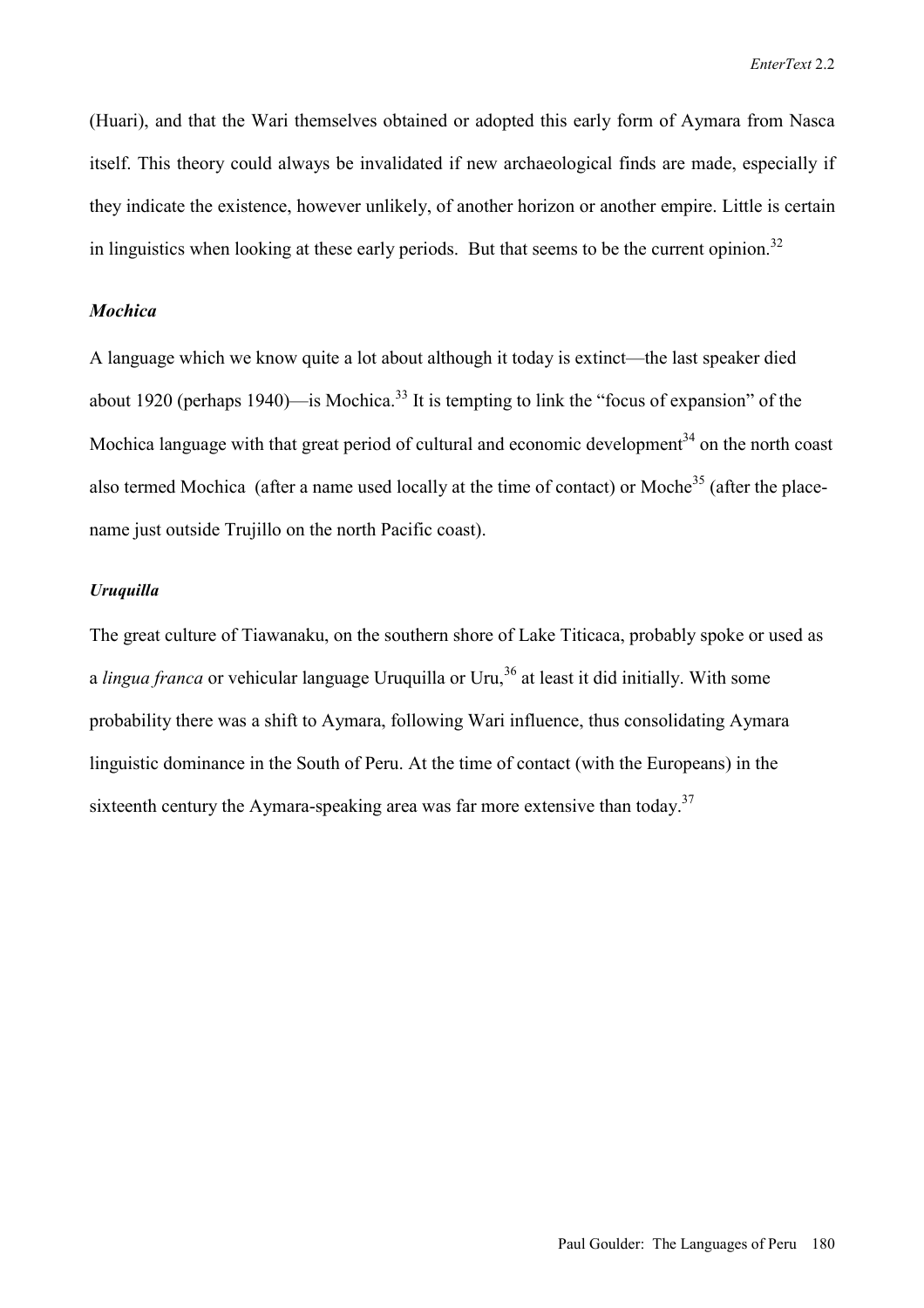



The table thus relies on reasonable hypotheses that explain the spread of languages in terms of whether they are or were *lingua francas*, adopted or native imperial languages, the vehicles of dominant cultures or the language of the evangelising cults of their day. Put simply, great empires or hegemonic cultures "need or breed" great languages: Latin, Spanish, Mandarin Chinese, French, English. The table lists the principal regional empires (hegemonies) of the time and suggests the language which most, but not all, linguists associate with them. Aymara, for example, is associated with the Wari Empire. The Chavin culture, coastal traders in Chincha and the Spanish viceroyalty, as well as the Incas, played their part in the spread of Quechua. Thus the main expansion of Chavin, Pukara, Wari, and Tiwanaku cultures, in their turn produced, or at least resulted in, a language map which by 1000 A.D., with some probability, looked like that above (Map of Quechua, Aymara, Puquina and Uruquilla 1000 A.D. Image: map1000AD.jpg. See Itier, César op.cit.) The Quechua shown on the map, that is in the north, is—it is claimed—the ancestor of Quechua I spoken today. Further, the areas where Quechua is spoken now in the south of Peru and in Bolivia were not, at the end of the first millennium, populated by Quechua speakers, but by Aymara, Pukina and Uruquilla speakers.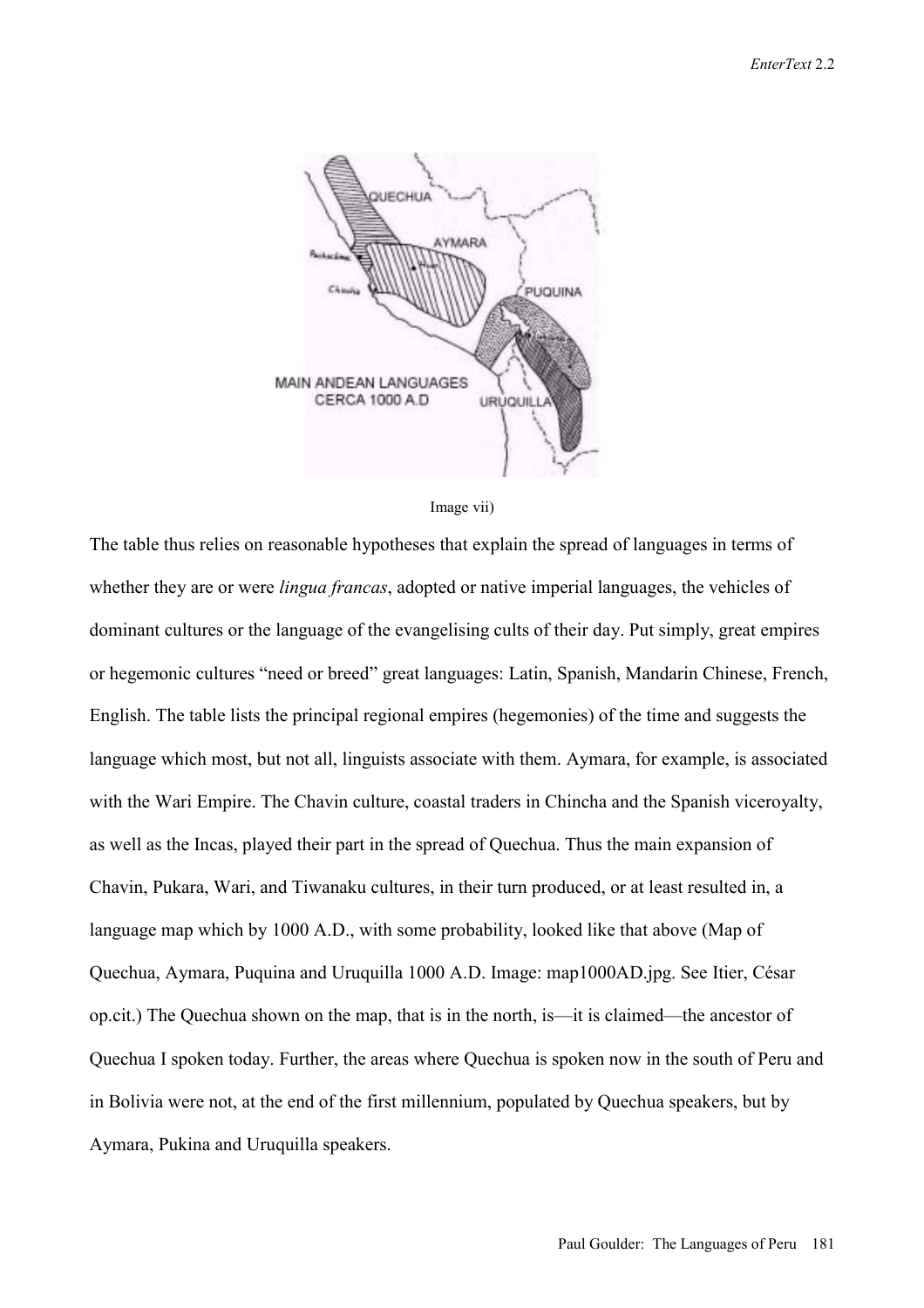*EnterText* 2.2

## **V THE EASTERN, LOWLAND, AMAZON LANGUAGES: Shipibo-Konibo**

The territory which extends down the eastern side of the Andes, through the cloud-forest zone and into the tropical rainforests is traditionally regarded as another world "remote and with no communication to the West." However, recent research has attempted to show that several major ethno-linguistic groupings may well have had a greater degree of trade and intercommunication (with the Andean and coastal cultures) than previously thought.<sup>38</sup> However, the language families appear quite distinct. In the case of the Pano language-family and its Shipibo-Konibo language, Quechua or highland Andean words appear to be relatively recent introductions. The Shipibo-Konibo nevertheless are distinguished in the literature and provide valuable precedents to others in some notable areas: (1) resistance to assimilation—survival of language; (2) how human societies perceive nature and in ethnobiological classification; (3) language structure and history; (4) identity and language<sup>39</sup> amongst others. For example the vocabulary for categorising persons reflects the way in which "the other" is thought about. *Caibo* designates a person of the same Shipibo-Konibo group, a speaker of the same language or who is of the same place. Note that *bo* is a pluralising suffix comparable to *-kuna* in Quechua.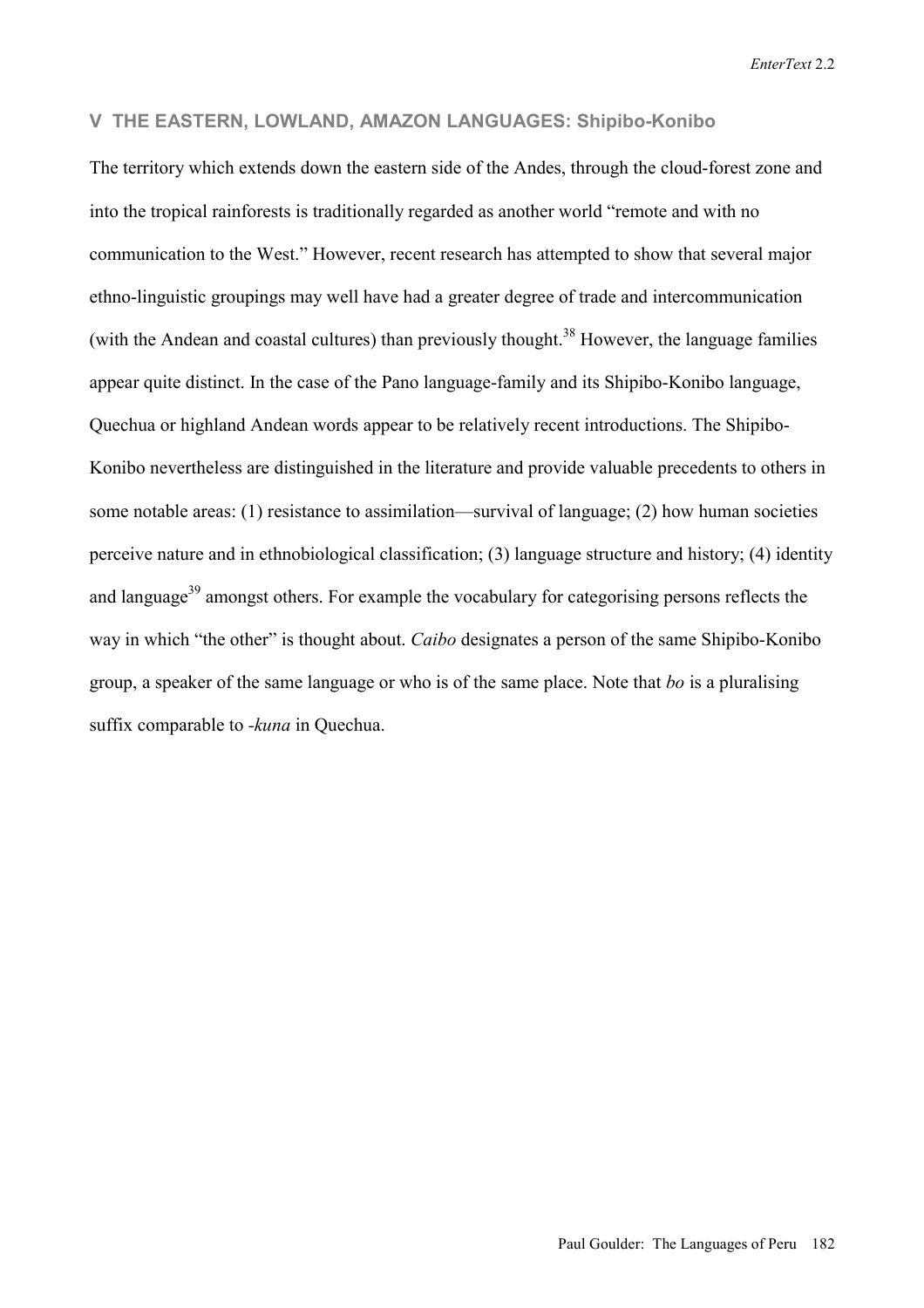### **8. The Amazon, Ucayali and Purus**



Image viii) map\_ucayali.jpg

Many talks on Peruvian language seem to concentrate on Aymara and Quechua. Justice is seldom done to the eastern languages spoken in the Amazonian area, which is five times the size of the coastal belt, and three times the size of the *sierra.* The area warrants greater study, not least from the point of view of the inhabitants whose languages are endangered. It is also an important strategic area, and for this reason various presidents have from time to time given emphasis to Amazonian development.<sup>40</sup>

The following map, covering much the same area as the geo-political map above, indicates the location of the principal ethno-linguistic groups of the area. These names have been superimposed on the background tracing, which is taken from the Kaufman<sup>41</sup> map. The Pano family of languages is represented in blue, Quechua in brown and Arawak in red.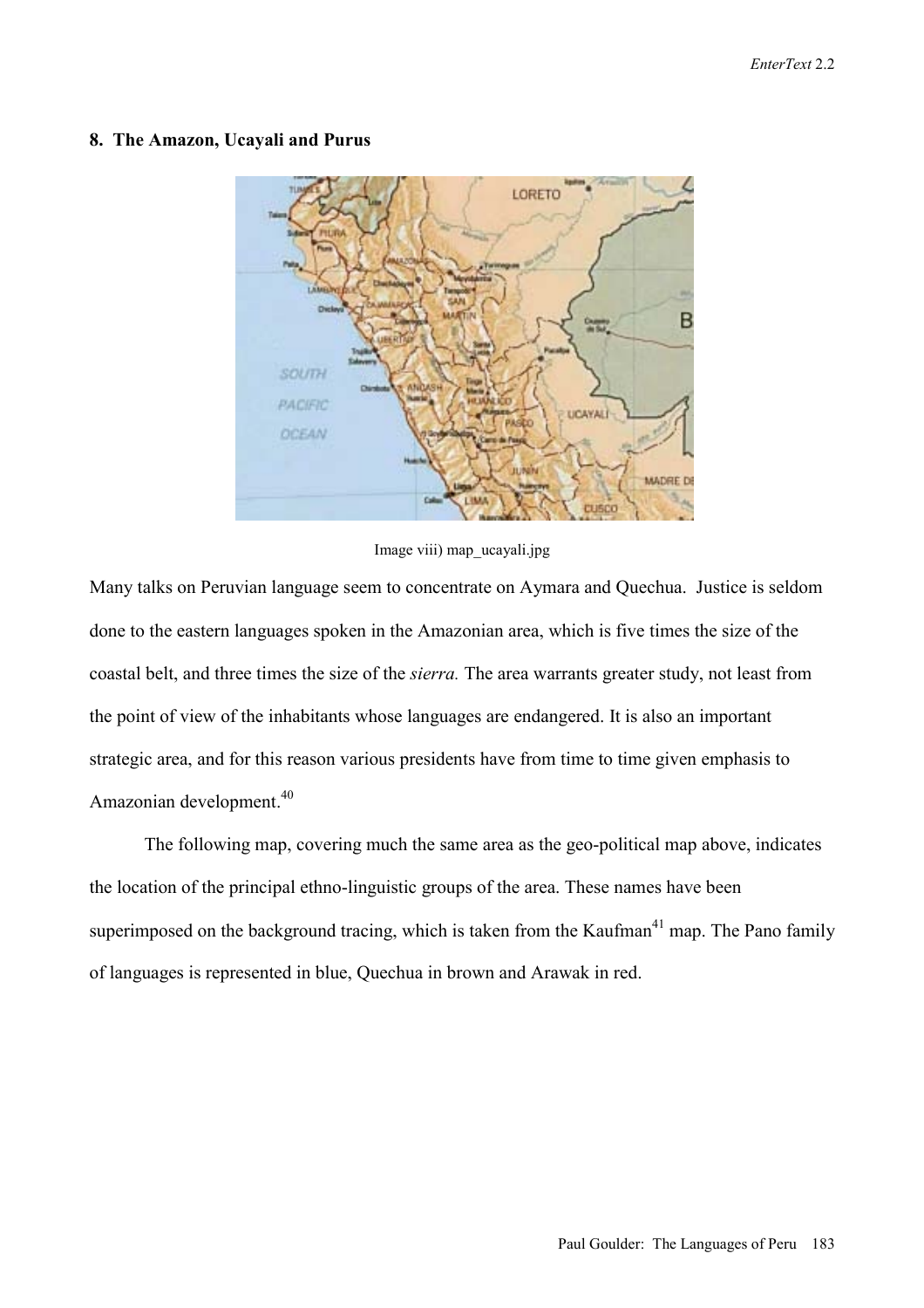

Image ix) map\_kaufman.jpg

Shipibo-Konibo (Spanish: *Shipibo-Conibo*), a member of the Pano "family," is one of the most significant and well documented of the groups. These languages and ethnolinguistic groups are linguistically and culturally the great "defence" of Peru to the east.<sup>42</sup> President Belaunde (1960s) and 1980-85) envisaged a highway, which would have passed near or right through these areas. Probably fortunately for the Shipibo people, that highway "La Carreterra Marginal" was only partially constructed. However, there is still a road due to be constructed connecting Pucallpa and Cruzeiro do Sul in Brazil, and it seems many fear for the well-being of the Shipibo if that project goes ahead.

## **9. Shipibo resist assimilation**

In spite of several hundred years of contact with the European the Shipibo have resisted assimilation and retain—to a degree—identity and culture and maintain the language.<sup>43</sup> It could even be suggested that their (socio-economic) situation, though by no means ideal, is an improvement on that, say, of several decades ago and certainly on that of one century ago when a whole group of Shipibo were taken<sup>44</sup>—really in conditions of slavery—and shifted to Madre de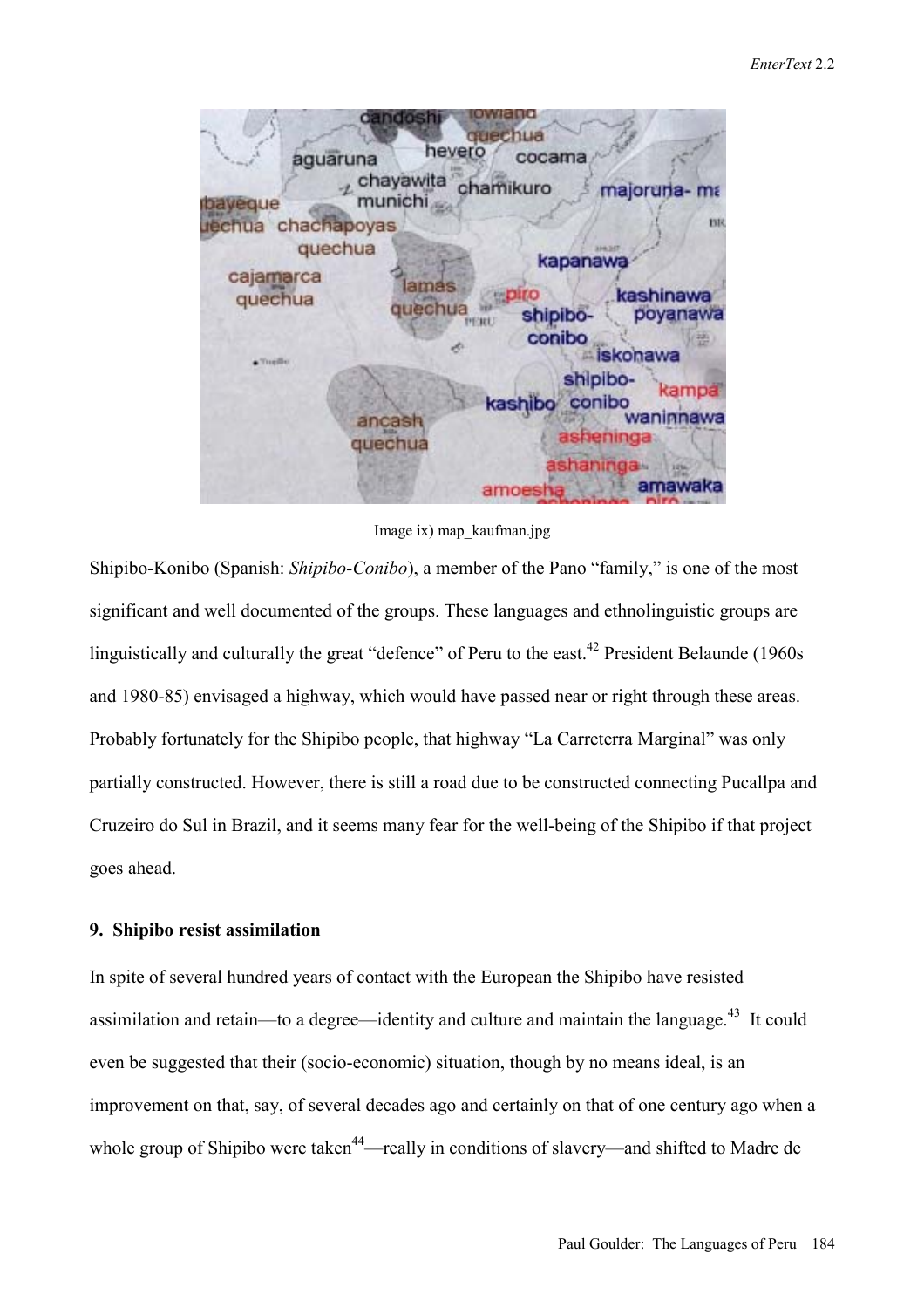Dios where Shipibo is still spoken. So the Shipibo have had centuries of dealing with Europeans and managed to survive somehow the exposure and servitude of the period of the rubber boom. They have developed an additional economic means of subsistence through the production of handicrafts which are now traded not just by themselves but also through various nongovernmental organisations (NGOs) and commercial entities. Shipibo ceramics are particularly well known, because the Shipibo do travel to the coast, to Lima, and to the tourist hotel in Paracas and so on, to sell cummunity output at a better price.



Image x) shipibo1.jpg

The education system is starting to consider inter-cultural education and produce some texts in Shipibo to replace the previous assimilationist approaches, but the process is far from complete. Another reason given for the survival of Shipibo culture is that the communities have been able to play off one group of outsiders against another: people from various ministries, the nongovernmental organisations, the Summer Institute, academics, commercial enterprises. In addition they often live cheek by jowl with the mestizo population. There is also a degree of legal protection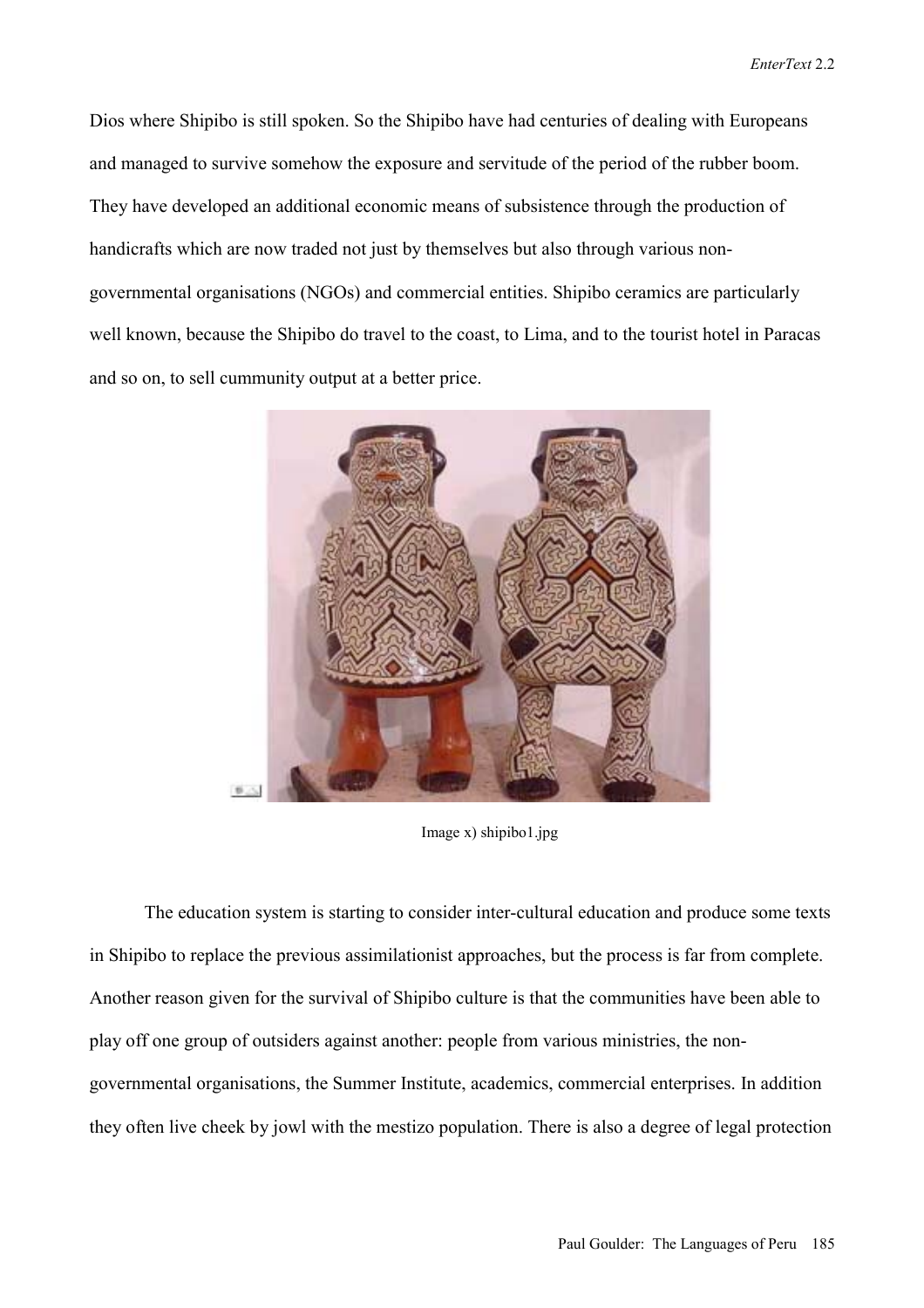now, thanks to community laws, some of which were introduced by the Velasco Government<sup>45</sup> (1969-74). So there are protected or reserved areas. There are a variety of factors.

To summarise: linguistically and perhaps miraculously the Shipibo, in spite of having major contact for several centuries—theirs was an early mission area of the Jesuits and of the Franciscans—have maintained spoken Shipibo. Despite "transitional" bilingual programmes which are designed to prepare a Shipibo speaker to speak Spanish, the Shipibo have acquired some biliteracy and also resisted linguistic assimilation. The Shipibo are perhaps the only group living alongside a major waterway in Peru to have done so.

### **10. Ecology and language**



Image xi) ucayali1.jpg

Language is a mirror of lifestyle and environment. To an extent not perhaps appreciated in London and Paris<sup>46</sup> lifestyle is ultimately dependent on the ecological system. The value of *La Merma Mágica*<sup>47</sup>—which provides the most authoratitive treatment yet of the rich vocabulary and categorisations in Shipibo with respect to human ecology and the natural (or ethnobiological) world—is the understanding it gives of the nature of these links.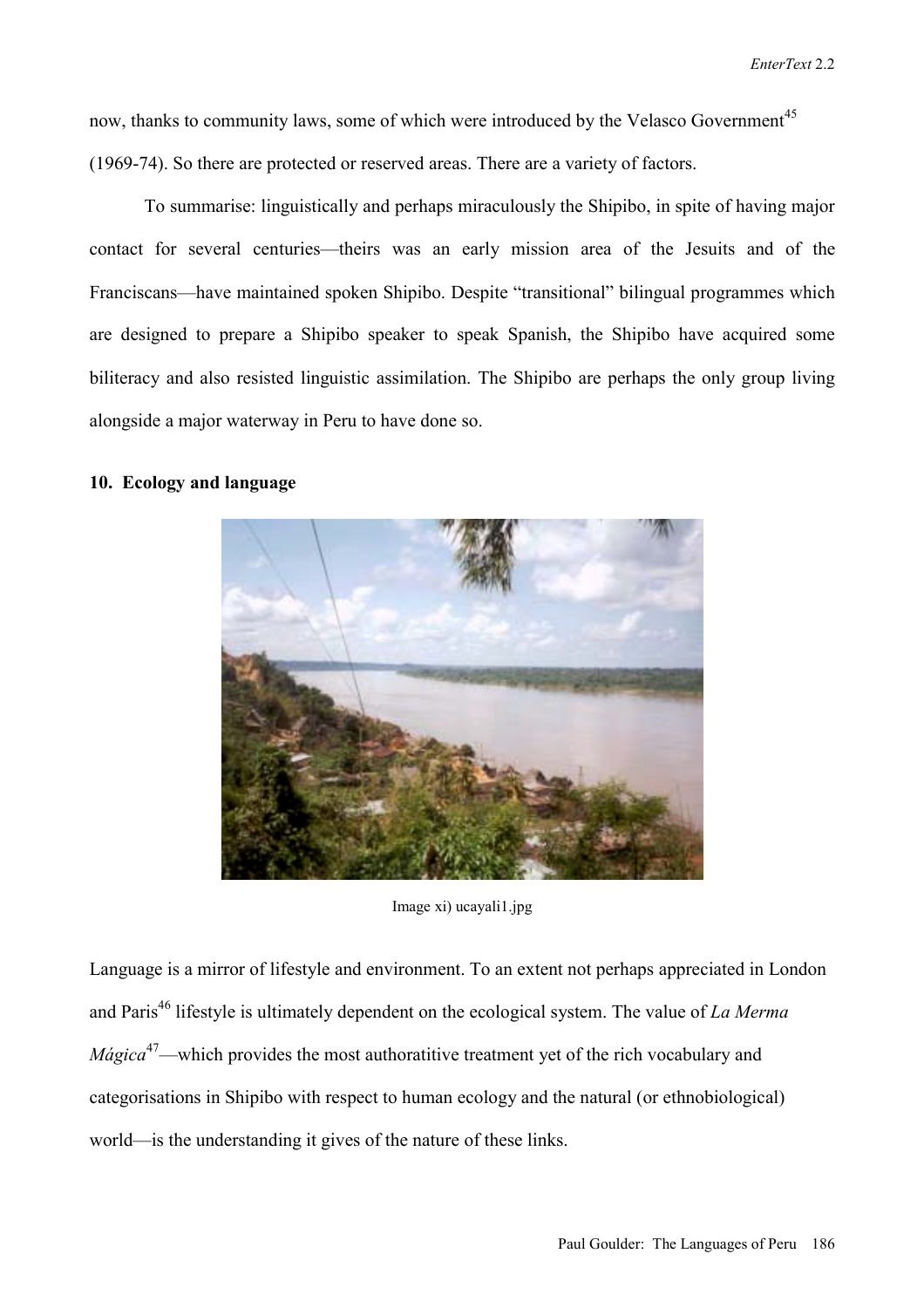In academic literature the theory of ecological niches—of bio-economic levels—emphasises height or altitude and the interelationship between the levels as the prime determinants not just of economic activity but also socio-cultural life in the Andes. In the case of the Amazon basin, the ecological niches are created by the rise and fall of the river. It is the vertical movement and resultant horizontal displacements of the waterways to which *merma* refers.



Image xii) ucayali3.jpg and image xiii).ucayali2.jpg

## **VI QUECHUA**

This section returns to the Quechua family of languages. In the London talk this part was based on the article (op.cit.) by César Itier which, at that date, was not available in translation or online. As it is now accessible in this journal and in order to avoid repetition, only a slimmed-down version, but with some additional material, will be provided here.

The Quechua-speaking areas cover enormous territory, thousands of kilometres from the borders of Colombia, through Ecuador, Peru and Bolvia down to Santiago del Estero and now through recent migration—Buenos Aires in Argentina. It is Quechua II C (*meridional*[sp.], *méridional[fr.], southern[eng]* ) which is called on some maps "Imperial Quechua."<sup>48</sup>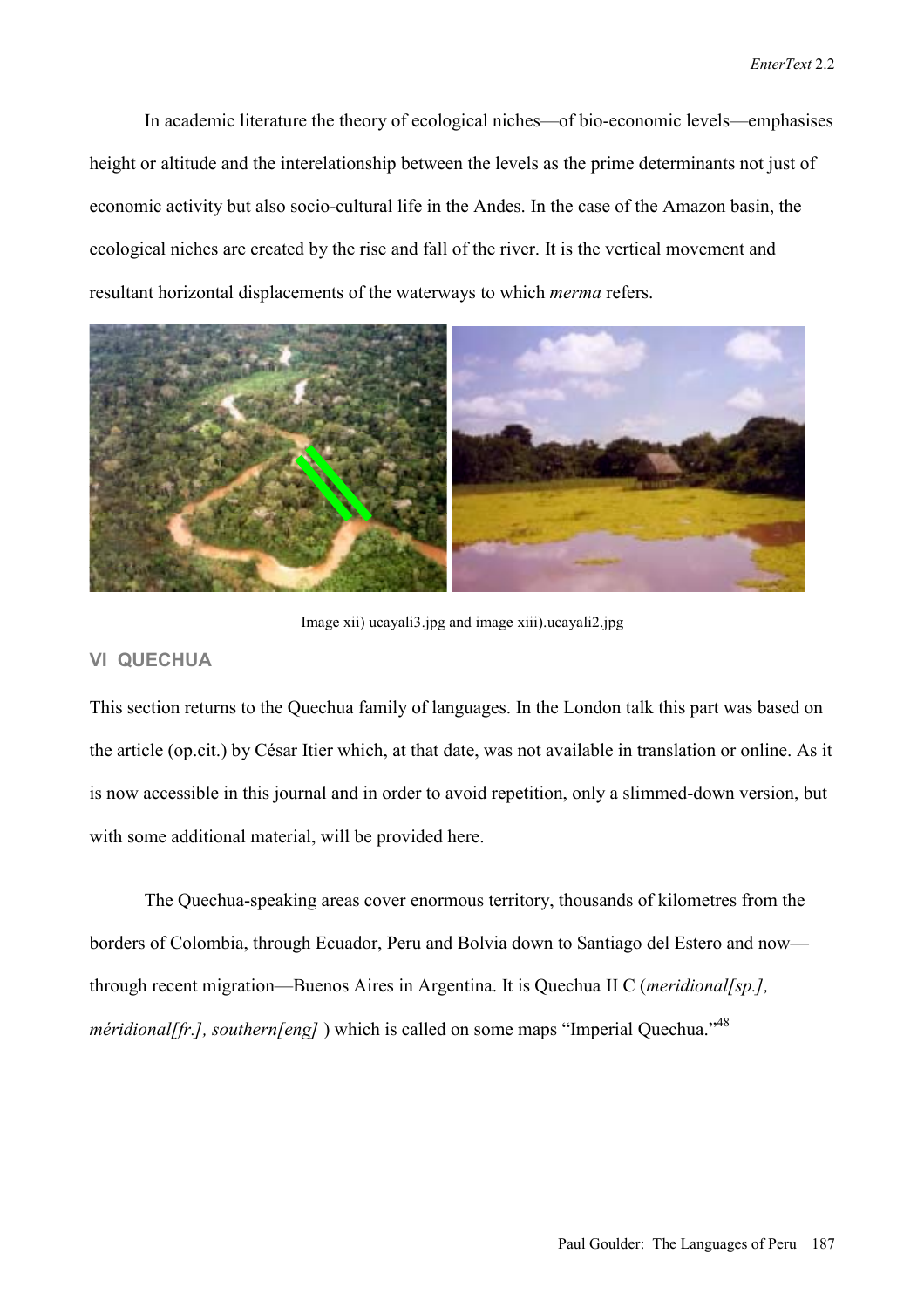

Image xiv).Current map of Quechua I and II, quechua1.jpg

## **11. Quechua a family of languages**

So Quechua is the most extensive language family of South America in the sense that it has the largest numbers of speakers. It is followed by Tupi-Guaraní and by Aymara and could be compared to Arabic<sup>49</sup> in its range and variation but not its relative importance in terms of being a state or socially prestigious language. The differences between the regional variations of Quechua could also be compared to the differences between French, Spanish and Italian in some instances and, for example, Spanish and Portuguese in others.<sup>50</sup>

Either way there are certainly the two great varieties of Quechua I and II, the mixed dialects lying between Quechua I and Quechua II (North) and the central "missing link" between Quechua I and Quechua II (South).

The number of Quechua speakers is comparable to Swedish or Hungarian or Greek in terms of total numbers—normally quite viable numbers if you are talking about the maintenance of the language.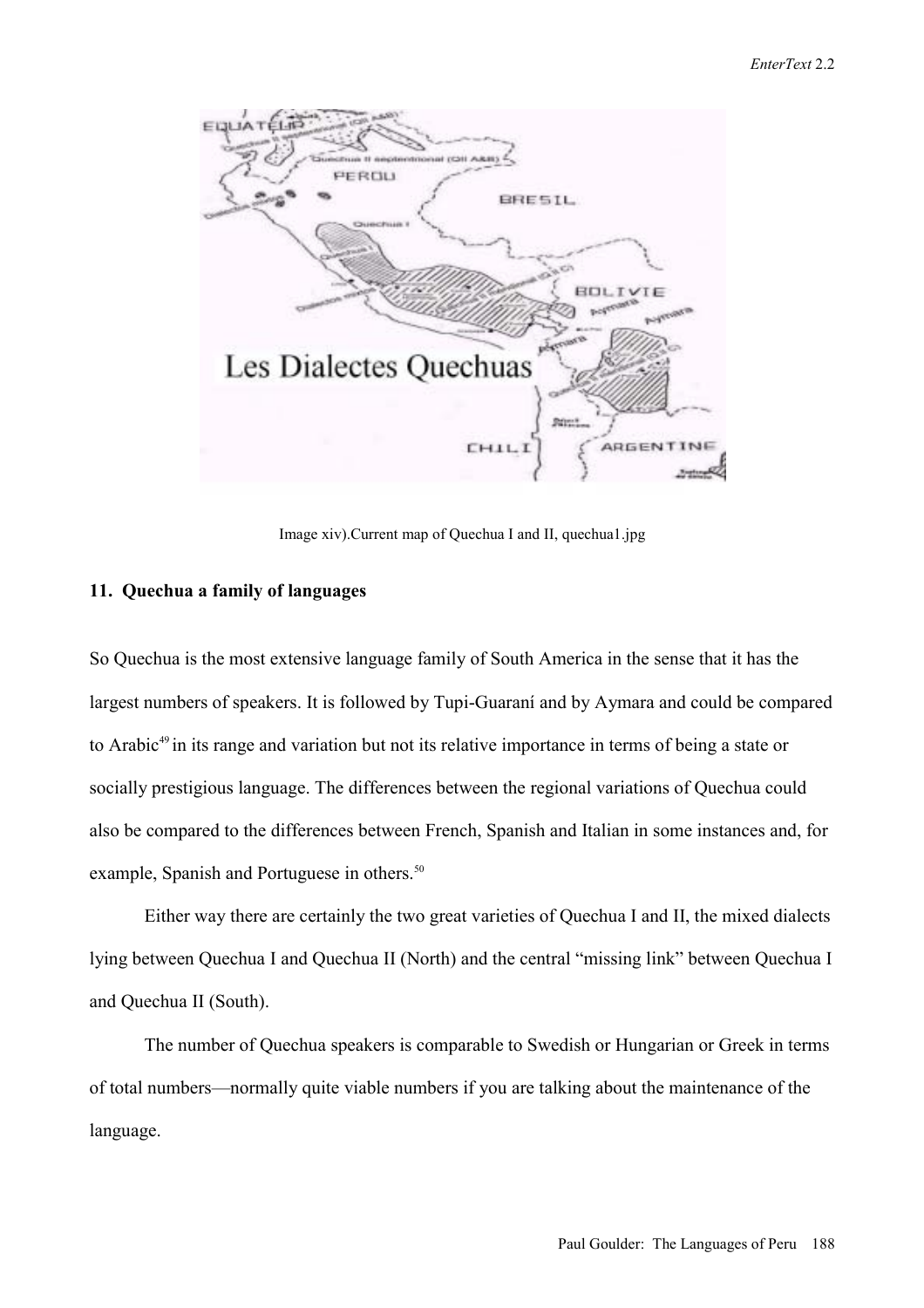



However against this, some linguists will claim the regional variants of Quechua are

separate languages as inter-communication is difficult. In terms of numbers of speakers those areas

with 200,000 speakers and over are:

QUECHUA, CUZCO 1500000 QUECHUA, AYACUCHO 1000000 QUECHUA, ANCASH, HUAYLAS 300000 QUECHUA, WANCA, HUAYLLA 300000 QUECHUA, ANCASH, CONCHUCOS, SOUTHERN 250000 QUECHUA, ANCASH, CONCHUCOS, NORTHERN 200000

#### Those areas with less than 200,000 are:

#### The other Quechuas

QUECHUA, MARGOS-YAROWILCA-LAURICOCHA 120000 QUECHUA, SAN RAFAEL-HUARIACA 80000 QUECHUA, HUANUCO, HUAMAUES-NORTHERN DOS DE MAYO 60000 QUECHUA, NORTH JUNIN 60000<br>QUECHUA, HUANUCO, HUALLAGA 40000 QUECHUA, SAN MARTIN 40000 QUECHUA, CAJAMARCA 35000 QUECHUA, ANCASH, CHICULAN 25000 QUECHUA, PASCO-YANAHUANCA 20500 QUECHUA, LAMBAYEQUE 20000 QUECHUA, YAUYOS 18850<br>QUECHUA, AREQUIPA-LA UNION 18000 QUECHUA, HUANUCO, PANAO 17500 QUECHUA, NORTH LIMA, CAJATAMBO 16999 QUECHUA, ANCASH, SIHUAS 10000 QUECHUA, PASCO, SANTA ANA DE TUSI 10000<br>QUECHUA, ANCASH, CORONSO 8500 QUECHUA, CHACHAPOYAS 3000 QUECHUA, PASTAZA, SOUTHERN 1000 QUECHUA, PACAROAS 250 QUECHUA, APURINAC N.A. QUECHUA, PUNO N.A.

4178700

Estimated number of speakers - source Ethnologue database 2003. The total of 4,178,700 includes Quechua-speakers from all regions in Peru - image vii) quechua3.jpg.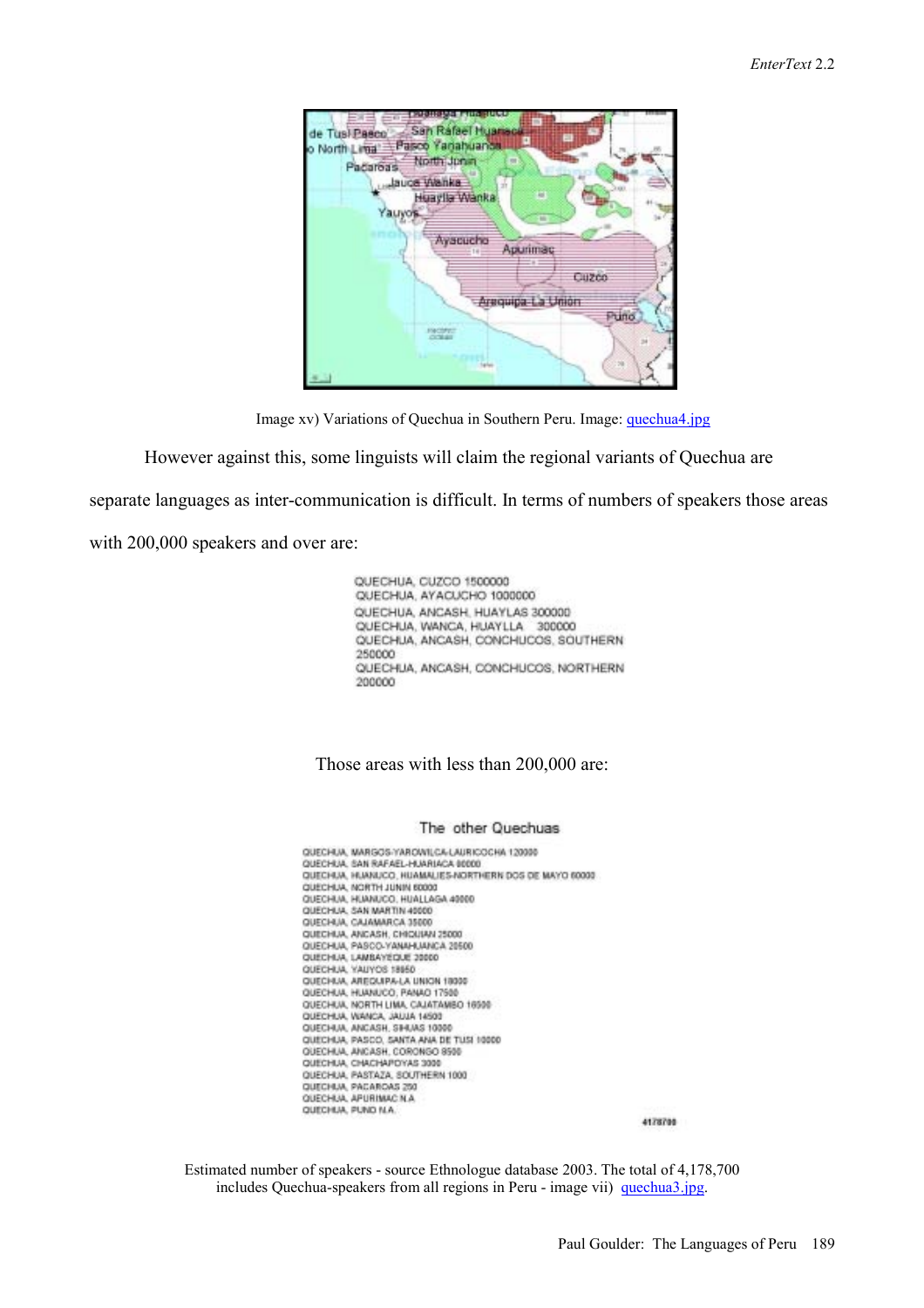*EnterText* 2.2

Many Quechuistas traditionally would prefer Quechua to be thought of as one language. Cuzco Quechua was decreed an official language of Peru in1968. A newspaper appeared in Quechua, but the educational infrastructure was not adequate to the task of implementing the new decree, which—inadvertently, it is supposed—was also discriminatory against other regional languages. Ironically the agrarian reform of the same regime eliminated the *hacendado* class and with it an elite that still spoke Quechua, at least in the south-central *sierra.*

Returning to the debate about where Quechua "came from"<sup>51</sup> we know that in no way could it have been Cuzco, in spite of the fact that Cuzco Quechua has the largest number of speakers. Together with Ayacucho Quechua and the Type I Quechua of Ancash they account for a majority of Peruvian Quechua speakers.

There is an early chronicle which suggests that (by then, the fifteenth century) the Quechuaspeaking Incas, when they arrived in Ecuador, found Quechua already being spoken. There are also remnants of Aymara in the Yauyos area, and we know that at the time of contact—the Routledge maps contain reconstructioins for that period—a grand area in the South was Aymara-speaking when the Spanish first arrived.

### **12. Alphabets, syllabaries, writing and literature**

Prior to the European invasion, 1492-1532, the system for storing information and communicating it over (considerable) distances was based on the use of the *kipu* (*quipu* Sp.). Some current research<sup>52</sup> points to binary mathematics as the science underlying the structure of knots, colours and branching strings which make up the *kipu*. Teams of *kipu* specialists were trained to "write" or fabricate the *kipu* and "read" or interpret it.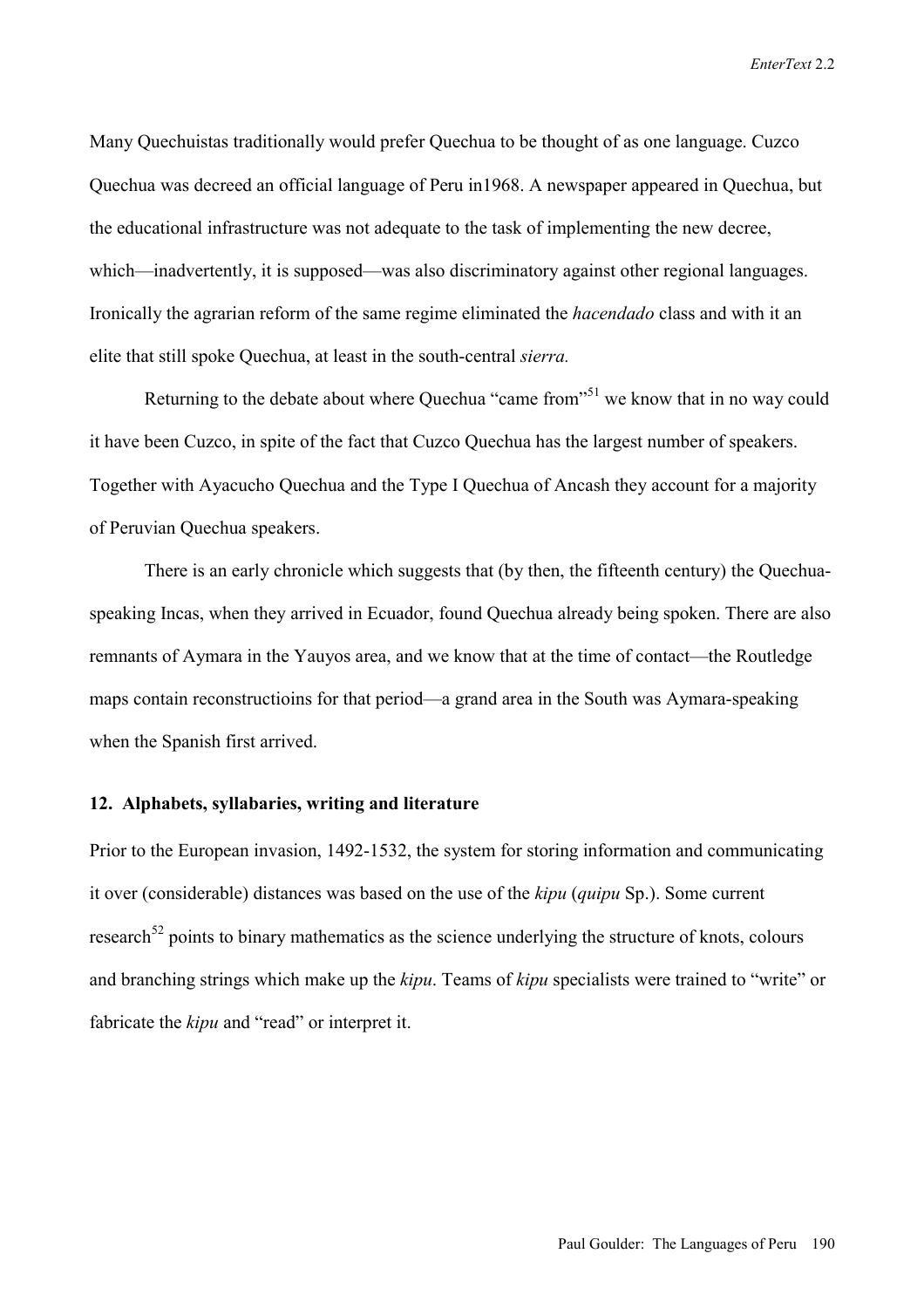

Image xvi) quipu.jpg

For five hundred years<sup>53</sup> an orthography using Latin letters has been used in the Andes. It was adapted from the Spanish alphabet and included a ch, ll and  $\tilde{n}$  and the five Spanish vowels. However agglutinative languages are not ideally fitted to alphabets and vice versa. Countries which have had the political and cultural independence to do so, have developed other systems. It is no coincidence that Japanese, for example, uses two syllabaries (and the Chinese-derived *kanji*) where symbols represent the sounds of the syllables, not those of the consonants and vowels. Quechuaspeakers pay a high price for the imposition of an "inappropriate" writing system.

It is no surprise that for several decades now the issue of the alphabet has seriously divided Quechuistas. The five-vowel alphabet imposed originally by Spanish evangelists vies with the three-vowel (a,i,u) system. The issue brings out a bitterness which has roots in perhaps still more fundamental issues.

#### **13. Language, knowledge and learning in the Andes**

Andean peoples "create,  $54$  transmit, maintain and transform their knowledge in culturally significant ways" and "processes of teaching and learning relate to these." Researching, learning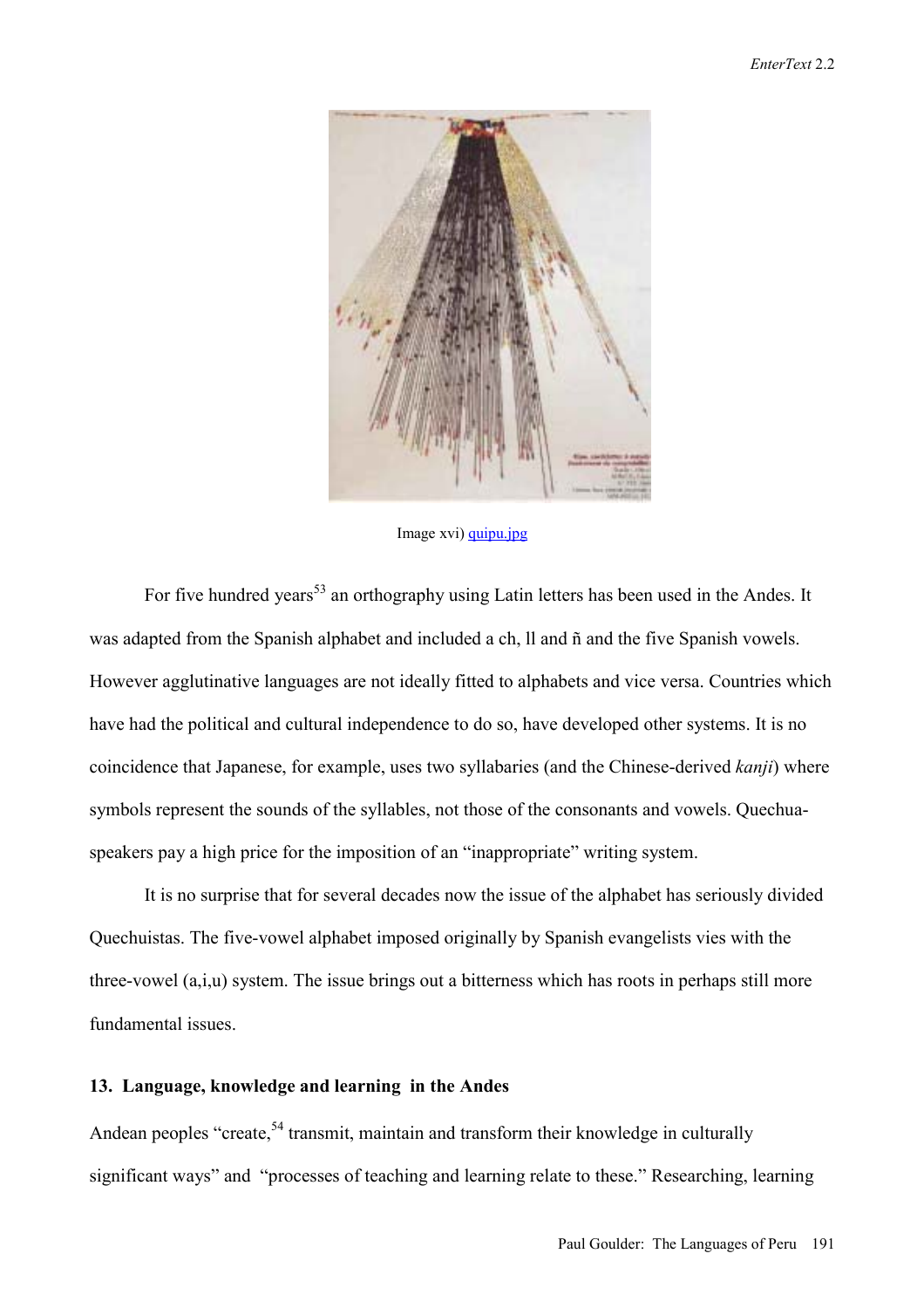and teaching are sensitive areas, none more so than in the field of language. There has been a transformation in some of the ways of working, within the last three decades or so, in anthropology, sociology, cultural studies and linguistics, including cross-disciplinary approaches applied to the Andes. One result has been a greater realism in the attitude to endangered languages.

As we have seen, the original focus of expansion—the point from which a language breaks out from being a localised language—of Quechua is likely to have been the North of Peru, whereas Aymara, once thought to have been the language of Tiawanaku, is more likely to have been spread from the Nazca area by the Wari expansion.



Image xvii) So Quechua did not come from the Incas . . . But it was spread by them!

Quechua and Aymara do have structural similarities and Cuzco Quechua has vocabulary in common with Aymara, but in spite of this, linguists say they are not reducible to a common origin.

# **VII POSTSCRIPT**

### **Handing on the baton**

This sequence of talks was, as noted previously, hosted by two Latin American cultural associations, one in Paris and the other London. It is hoped that some of the other (hundreds) of associations and societies in Europe will be able to follow the theme, which in this case is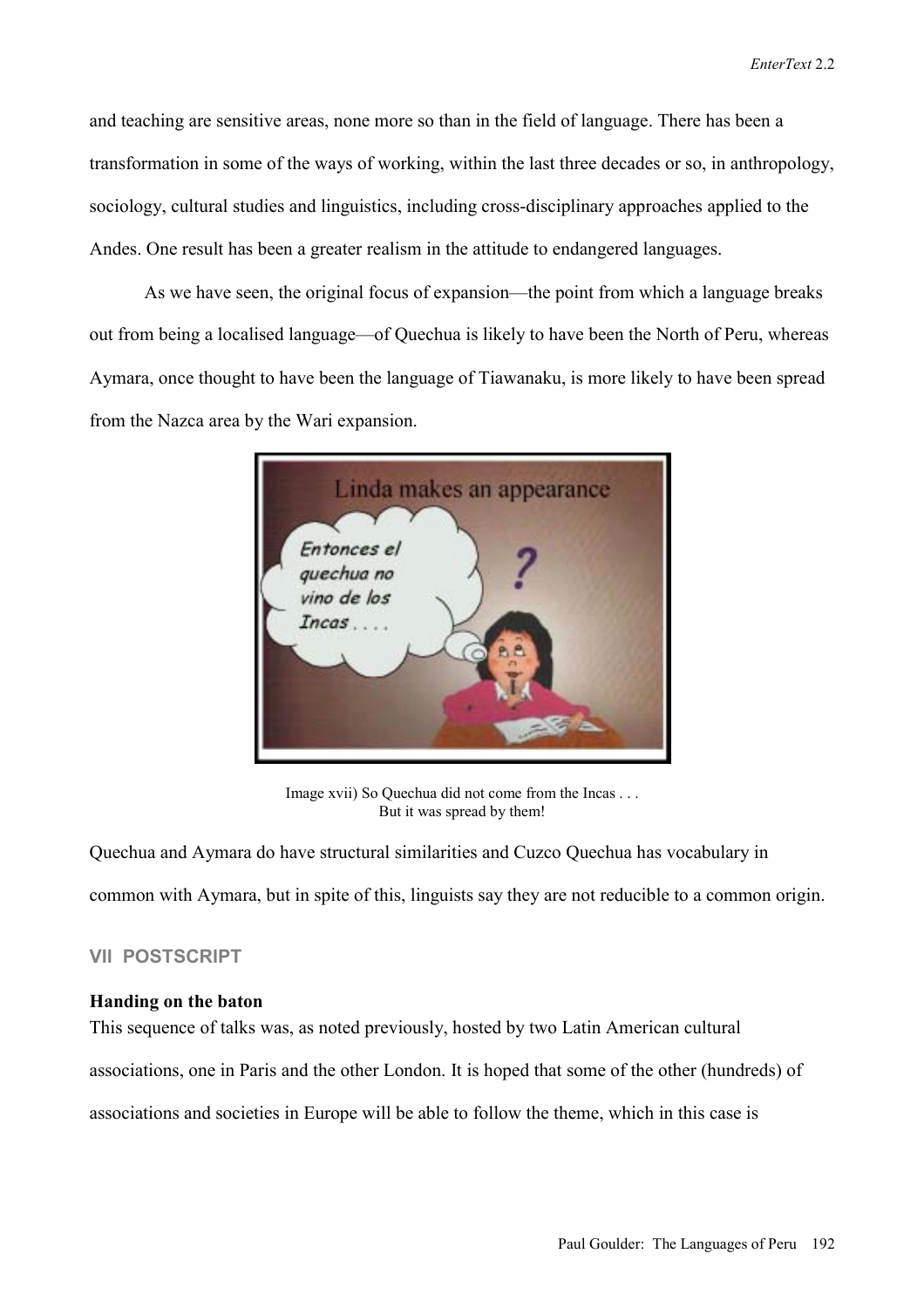"Languages of the Americas," by inviting the next speakers and supporting the work $^{55}$  of

dissemination.

 $\overline{a}$ 

#### **CONTENTS**

| <b>INTRODUCTION</b>                                                                                   | 166 |
|-------------------------------------------------------------------------------------------------------|-----|
|                                                                                                       |     |
|                                                                                                       |     |
|                                                                                                       |     |
| 3.                                                                                                    |     |
|                                                                                                       |     |
|                                                                                                       |     |
|                                                                                                       | 173 |
| The sound of Quechua: a story of migration <i>Historia de Luisa</i> . The text is in the Cuzco-Qollao |     |
| dialect of Quechua.                                                                                   |     |
|                                                                                                       |     |
|                                                                                                       |     |
| 7. Linking the spread of languages to archaeological horizons and empires. 178                        |     |
|                                                                                                       |     |
|                                                                                                       |     |
|                                                                                                       |     |
|                                                                                                       |     |
| VI QUECHUA                                                                                            |     |
|                                                                                                       |     |
|                                                                                                       |     |
|                                                                                                       |     |
|                                                                                                       |     |
|                                                                                                       |     |

<sup>&</sup>lt;sup>1</sup>See file <languages peru intro.htm> and <perulanguages.htm> (version in Macromedia Flash) for a copy of the introduction in the original talk given at Canning House, London SW1. This article is an edited version.

 $2<sup>2</sup>$  In this article the term regional is used in preference to indigenous or autochthonous. The total number of regional languages—proposed by those who use a narrow definition of language (the language "splitters") — is something like 113. Those who group many dialects together into the same language can still count over sixty distinct languages. However we can simplify this by dealing with language "families." Paul Rivet, one of the founders of the Musée de l'Homme (Museum of Mankind or Anthropology) in Paris gave us one of the earlier such classifications into family groups.<br> $\frac{3}{2}$  Eqr. av.

For example: César Itier (Quechua) "Quechua, Aymara and other Andean languages" (this journal, above); Jacques Tournon (See "La Merma Mágica," to be reviewed at a meeting of Cecupe, Paris) and Pilar Valenzuela (Shipibo various documents on line). http://email.eva.mpg.de/~valenz/Shipibo-Konibo.html for summary of material on Shipibo and http://email.eva.mpg.de/~valenz/English\_CV.html#PUBLICATIONS for list of publications.

<sup>&</sup>lt;sup>4</sup> That is, not just amongst americanists. See postscript.

<sup>&</sup>lt;sup>5</sup> See prior article in this journal, P. Goulder, "Diasporas and shared knowledge," for a discussion of how associations of the Latin American diaspora can and do have a significant educational role.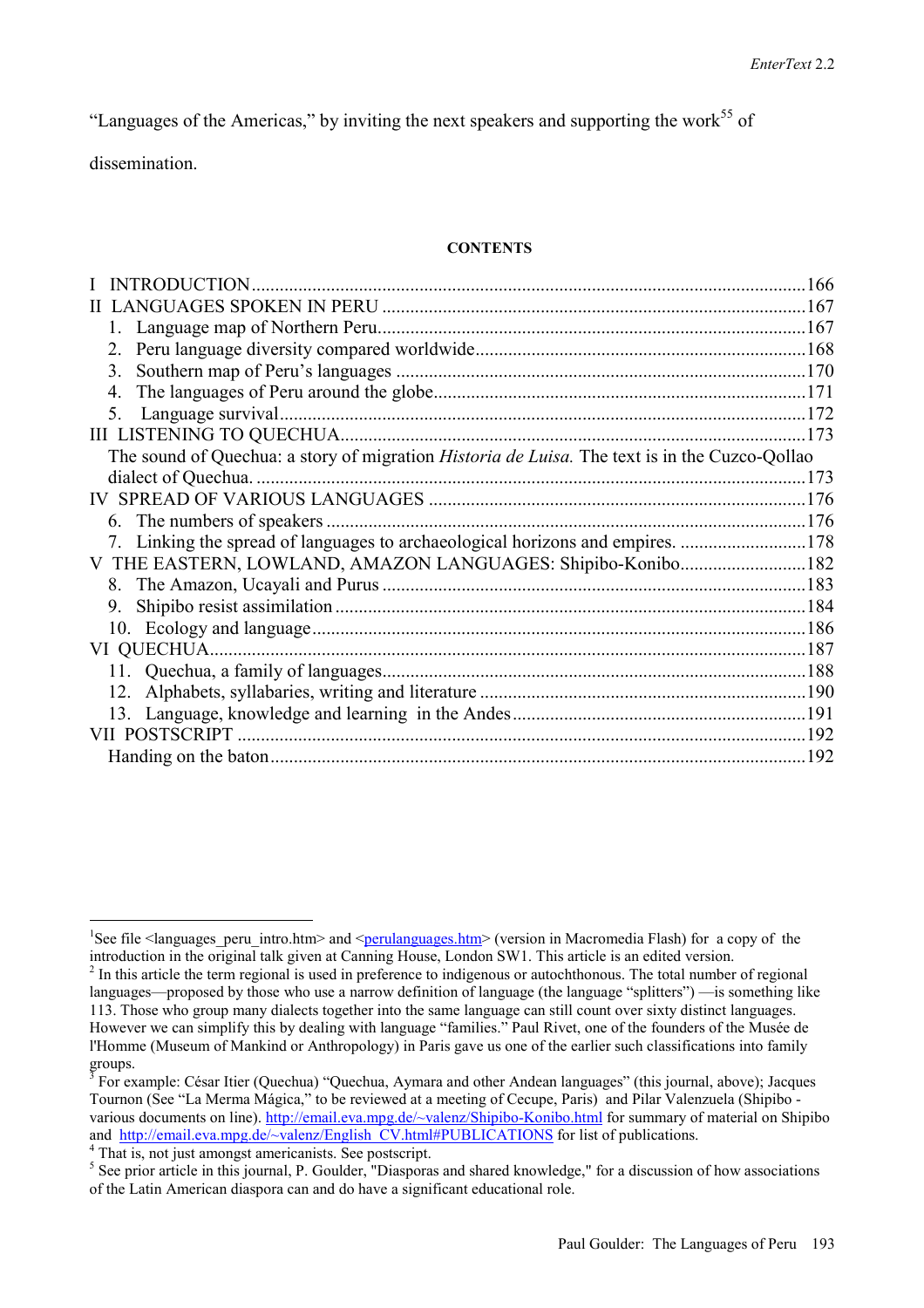$\frac{1}{6}$  $6$  See article by César Itier, "Quechua, Aymara and other Andean languages" published (above) in this journal. Note that "César Itier (2002), op.cit" refers to that article.

7 See also Stephen A. Wurm, *Atlas of the World's Languages in Danger of Disappearing* (UNESCO, rev. ed., May 2001).

<sup>8</sup> The *lingua franca* or *lengua general* of both the Inca and Spanish empires in the Andes.

<sup>9</sup> Seventy per cent of Peruvians spoke Quechua in 1900.

 $10$ As before there are different "languages" within Jivaro such as Aguaruna (2). These ethnolinguistic groupings really came to the fore during the border conflicts with Ecuador in the 1940s to 1990s.

 $11$  It is said that it was a member of this family of languages that was one of the first to be heard by Europeans in the Caribbean in 1492, so language families—like their human counterparts—can be quite dispersed. Or not: unlike Indo-European or Arawakan, Japanese, for example, had few "relatives" outside the country, although today there are over 100,000 speakers on the Peruvian map.

<sup>12</sup> Presented without apologies in the original French, perhaps to convey a feeling of a new awareness amongst the readership of *Courrier International*, the French chattering classes and even *les gens branchés* that language survival matters.

 $13$  Made by a British judge in Calcutta in the eighteenth century.

<sup>14</sup> Embroiled, involved, literally "en-mingled," to make the point that English has not got so far away from French, in spite of the efforts of schools texts to see it differently.<br><sup>15</sup> The name preferred to Ouechua by some Andean writers. *Runasimi* means language of the people.

<sup>16</sup> Quechua II is also spoken well to the north of the Quechua I area, in Ecuador and Colombia.

 $17$  Aymara speakers are also to be found in Northern Chile—outside the scope of this article.

 $18$  There is on the coast (as in many neo-colonial situations) a social and linguistic pecking-order (stratification).

Spanish plus another European language (to indicate ancestry or foreign education)/Spanish/ highland indigenous/

eastern lowland language. The Quechua speaker will often use the word indigenous to refer only to the people from the eastern, tropical, Amazonian lowlands.

<sup>19</sup> Conibo is the most commonly found spelling in Spanish, Konibo in English. Similarly Quechua / Kechua.

 $20$  This information is added to link to the "iterative relays" discussed previously.

<sup>21</sup> *Selva*: the tropical forested, lowland area of the—in this case—Peruvian Amazon basin. Does not strictly include the misty, rain-drenched eastern slopes of the Andes, which are termed the *seja de selva* (eyebrow of the forest) /cloudforest. However, popularly, and in school textbooks, Peru is divided into *selva, sierra* and *costa.* 22 Both by the educational authorities and by parents, it seems.

<sup>23</sup> For those who do not know Quechua, it is possible in this way perhaps to get a taste—the sound and feel—of this agglutinative language.

<sup>24</sup> The story may also be viewed as an on-screen "slide-show." Click on file <secuencia1024.htm>. To recapitulate: the story is fictional but based around historical characters. It is set in the post-independence period when the economic output of the Cuzco and adjacent highlands came to be purchased by new European merchants. Two mills in Bradford took the bulk of the alpaca wool. One, the Titus Salt Mill at Saltaire grew into the largest operation of its kind in the world in the nineteenth century. Today the mill, now the Hockney art museum, still carries the stone alpaca on its roofline.

<sup>25</sup> The workshop trialed materials at approriate levels of English (in this case levels 1 and II) where English and Quechua grammatical points were developed in parallel and Quechua writing was encouraged by story-telling. Nearly all the students were Quechua-Spanish bilingual.

 $^{26}$  In the original 'write' is used in place of 'write down.' The students were using these materials to learn English and had not quite reached the level where phrasal verbs could be used.

 $27$  Estimates regarding language evolution going so far back in cultures which did not utilise writing (as we know it or as it is possible to decode it) should be treated with caution. There is competition between the claims of the coast and the north-central highlands as the original focus of expansion. Cuzco, in the popular imagination and in some guide books, maintains its claim to the original and pure form of Quechua, which it seems cannot be sustained. The Cuzco aristocracy however did, for a period, deepen the use of Quechua. See Itier (2002) op.cit.

<sup>28</sup> Consult the project on "The Andean Uru-Chipaya Languages" by Sabine Dedenbach-Salazar Sáenz, Denise Arnold and Juan de Dios Yapita to clarify the confusion in the use of the term Puquina (Volkswagen Foundation project series on the Documentation of Endangered Languages - DOBES: http://www.mpi.nl/DOBES).

<sup>29</sup> See footnote to article "The Andean Uru-Chipaya Languages" on the ILCA website http://www.ilcanet.com/: "The Puquina language, which is now dead, was spoken in parts of the Altiplano; the only document to examine this language is a Christian text written by Oré in 1607, which was analysed in linguistic terms by Torero (1965). In a 1586 document ("Relación de los pacajes" 1965: 336), for example, it is said that the Urus spoke Puquina. Wachtel (1990: 605-607, following Torero), however, based on archival evidence, argues that some of those communities who had spoken Uruquilla, became Puquinised and later Aymarised. It is also clear from a 16th century document discussed by Wachtel (1990: 605) that Puquina and Uruquilla are not the same language. The document *("Copia de los curatos"*) is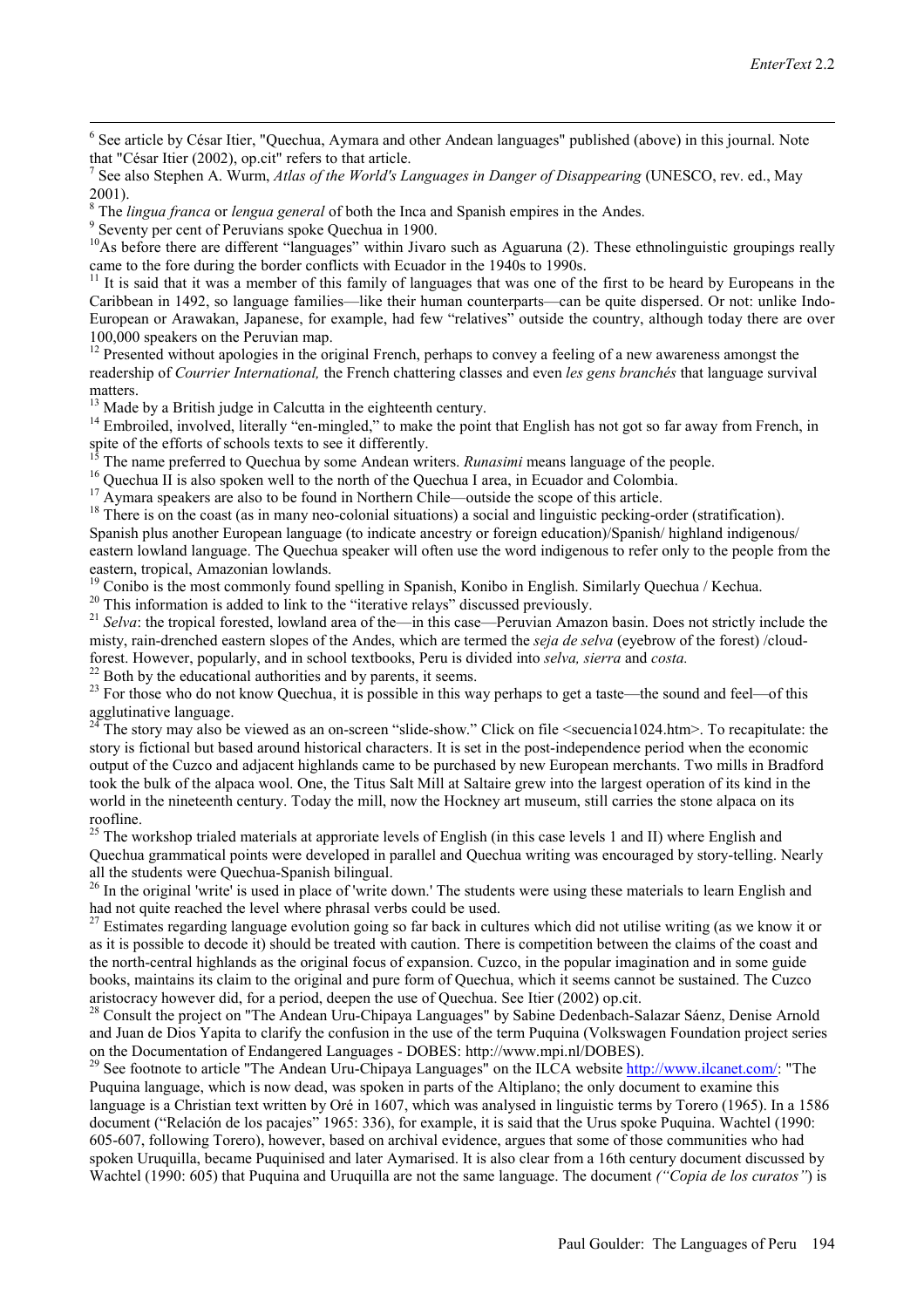from the Archivo General de Indias, Indiferente General 532, and was first presented by Bouysse-Cassagne (1975). In spite of this 'external' fact, Uru speakers themselves call(ed) their language Puquina (cf. footnote 4)."<br><sup>30</sup> Pieter Muysken, Uchumataqu: Research in Progress on the Bolivian Altiplano (*International Journal on* 

*Multicultural Societies* 4.2, ISSN 1564-4901 © UNESCO, 2002, available on-line).<br><sup>31</sup> See also indespensable sources at  $\frac{http://www.ilcanet.com/}{http://www.ilcanet.com/}$ <br><sup>32</sup> Current information can be inspected at the www.aymara.org website an

 $\overline{a}$ 

in left column of that website) emails.

33 See F. de Carrera: *Arte de la lengua yunga* (1644) and work of E.Hovdhaugen at

http://www.hf.uio.no/kri/ospromil/participantes/hovdhaugen/index.html

and the Linguist list http://saussure.linguistlist.org/cfdocs/new-website/LL-

WorkingDirs/forms/langs/LLDescription.cfm?code=XMOC&RequestTimeout=200

<sup>34</sup> For a visual record of everyday activity (anything from making war to making love) during the height of the Moche period visit, virtually, the Larco Herrera Museum in Lima. http://museolarco.perucultural.org.pe/english/mochica.htm 35 Almost universally used by archaeologists.

<sup>36</sup> See "The Andean Uru-Chipaya Languages," op.cit. (Click on link on the ILCA website  $\frac{http://www.ilcanet.com/}{http://www.ilcanet.com/})$ <br><sup>37</sup> See maps in César Itier (2002), op.cit. and the Kaufmann maps (Routledge).

<sup>38</sup> See for example literature on Chavin period.

<sup>39</sup> These themes could provide coherence and continuity as 'threads' which resurface in other talks or papers documents in general—within the context of 'iterative relays' or procedures for the sharing of knowledge, and which also could be followed up in subsequent talks on other languages.

<sup>40</sup> For an analysis of the tension between indigenous interests and geo-political strategy see Paul Goulder, "The Amazon Basin: conservation or utilisation" (BOLSA Review, September 1979).

<sup>41</sup> Note that "Kaufman" is used to indicate the South American section of the Atlas of World Languages, published by Routledge. Note also that in 1994, shortly after publication, a debate ensued over errors in the delineation of linguistic territories. See SSILA website.

 $42$  They occupy the area comparatively near the frontier with Brazil, and particularly near to the area where Portuguese Latin America had departed in the extreme from the original treaty lines: the lines—in former colonial times—between Portugal and Spain. There exists the Brazilian 'bulge' that reaches almost to Pucallpa. The Pano family of languages, or the ethnolinguistic groups which are to be found in that area of: the 'true' Amazon which comes down the Ucayali rather than the Marañon, and of the other natural corridors or waterways for 'getting into / out of Peru' from the east (particularly the Purus and the Madre de Dios basins—the latter to the south, just off the map). In these areas will be found the dispersed presence of Pano speakers, so they are immensely important to the equitable development and security of Peru. It is not always seen that way. The Panoan groups should have been recognised in the formation of the concept of national identity in Peru, or the beginnings of that, a hundred or so years ago.

<sup>3</sup> Although there has been some 'fusion' of neighboring languages into Shipibo.

<sup>44</sup> By the 'rubber-robber baron', Rodriguez. At the time (1900) there were the two brothers: one to an extent a benefactor—and the other an enslaver—of the Shipibo. Slavery in the Amazonian rubber trade was exposed, *inter alia* and in the English language, by Roger Casement.

 $45$  See P. Goulder (1979), op.cit.

<sup>46</sup> Until this month, August 2003, when, apparently unknown to their relatives, between 5000 and 10000 more than the expected number of elderly French people died from a heatwave.

<sup>47</sup> See J. Tournon, "La Merma Mágica: vida e historia de los Shipibo-Conibo del Ucayali" (*Centro Amazónico de Antropología y Aplicación Práctica (CAAAP*). Lima. 2002).

<sup>48</sup> See previous note regarding languages used by the empire of the Incas.

<sup>49</sup> See César Itier (2002), op.cit. See also references in Itier to original sources: particularly Torero and Cerrón Palomino.

 $50$  Whether for example this is less or more of a 'linguistic difference' than that between, say, Cuzco and Ayacucho Quechua. For linguists this whole argument as to whether the marginal cases are dialects or another language is 'endlessly' debateable (see also problem of discriminant analysis in the social sciences), and you can spend a lot of time in bars arguing, quite pleasurably, with linguists about this particular point.

<sup>51</sup> I picked up the last Footprint Guide to Peru just to see what they were saying about the origin of Quechua. They do talk about "the Quechua" (Quechua is a language or family of languages and not an ethno-linguistic grouping). And particularly they go back to the origin of Quechua as being Cuzco, which I think many people still believe, or even the area of Lake Titicaca, but we know that in no way could it have been, and it is quite probable that the Incas several centuries before contact with Europeans were in fact speaking, as their *lingua franca*, Aymara. They were, after all, born in an Aymara-speaking area and their own mother-tongue was a *pueblo* or village language which has probably long since been lost. (Probably!)

<sup>52</sup> See, for example, *Revista Andina* 2002 published by the Centro Bartolomé de las Casas, Cuzco.